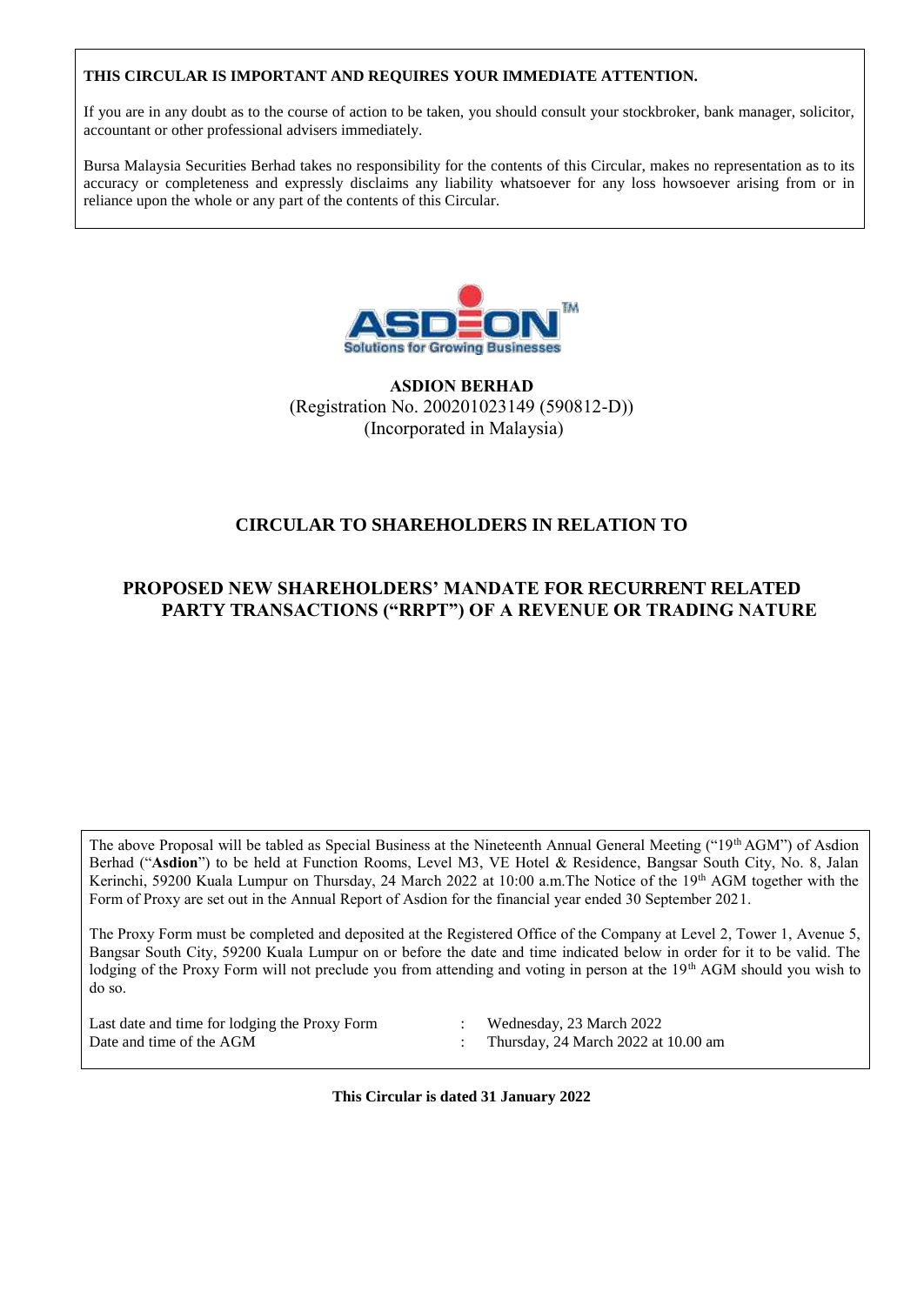# **DEFINITIONS**

In this Circular and the accompanying appendices, the following abbreviations shall have the following meanings unless otherwise stated:

| "Asdion" or "the Company"              | $\ddot{\cdot}$ | Asdion Berhad (200201023149 (590812-D))                                                                                                                                                                                                                                                                                                         |
|----------------------------------------|----------------|-------------------------------------------------------------------------------------------------------------------------------------------------------------------------------------------------------------------------------------------------------------------------------------------------------------------------------------------------|
| "Asdion Group" or "Group"              | $\ddot{\cdot}$ | Asdion and its Subsidiaries Companies, collectively                                                                                                                                                                                                                                                                                             |
| "Act"                                  |                | Companies Act, 2016                                                                                                                                                                                                                                                                                                                             |
| "AGM"                                  |                | <b>Annual General Meeting</b>                                                                                                                                                                                                                                                                                                                   |
| "ARMC"                                 | $\ddot{\cdot}$ | The Audit and Risk Management Committee of Asdion                                                                                                                                                                                                                                                                                               |
| "Board" or the "Directors"             | $\ddot{\cdot}$ | Board of Directors of Asdion                                                                                                                                                                                                                                                                                                                    |
| "Bursa Securities"                     | $\ddot{\cdot}$ | Bursa Malaysia Securities Berhad (200301033577 (635998-W))                                                                                                                                                                                                                                                                                      |
| "CMSA"                                 | :              | Capital Markets and Services Act 2007                                                                                                                                                                                                                                                                                                           |
| "Constitution"                         | $\ddot{\cdot}$ | The Constitution of the Company                                                                                                                                                                                                                                                                                                                 |
| "Depository"                           |                | Bursa Malaysia Depository Sdn Bhd                                                                                                                                                                                                                                                                                                               |
| "Circular"                             | $\ddot{\cdot}$ | This circular to shareholders in relation to the Proposed Shareholders'<br>Mandate dated 31 January 2022                                                                                                                                                                                                                                        |
| "AGM"                                  | $\ddot{\cdot}$ | <b>Annual General Meeting</b>                                                                                                                                                                                                                                                                                                                   |
| "Director"                             |                | Shall have the same meaning given in Section $2(1)$ of the CMSA and<br>includes any person who is or was within the preceding six (6) months of the<br>date on which the terms of the transaction were agreed upon, a director or a<br>chief executive of Asdion or any other company which is a subsidiary of<br>Asdion or a holding of Asdion |
| "FPE"                                  | $\ddot{\cdot}$ | Financial period ended/ending, as the case may be                                                                                                                                                                                                                                                                                               |
| "FYE"                                  | $\ddot{\cdot}$ | Financial year ended/ending, as the case may be                                                                                                                                                                                                                                                                                                 |
| "EHSB"                                 | :              | Eastbay Harvest Sdn Bhd (major shareholder until 21 September 2021)                                                                                                                                                                                                                                                                             |
| "ACP"                                  |                | Ang Chin Poo                                                                                                                                                                                                                                                                                                                                    |
| "YST"                                  |                | Yeoh Seng Tee                                                                                                                                                                                                                                                                                                                                   |
| "TSSB"                                 |                | Transeaways Shipping Sdn Bhd (199801012166 (0468294H)) - Indirect<br>Shareholder of Eastbay Harvest Sdn Bhd, Shareholder of Asdion Berhad                                                                                                                                                                                                       |
| "Asdion Share(s)" or<br>"Share $(s)$ " | :              | Ordinary shares of                                                                                                                                                                                                                                                                                                                              |
| "LPD"                                  |                | 21 January 2022, being the latest practicable date prior to the printing of this<br>Circular                                                                                                                                                                                                                                                    |
| "Listing Requirements"                 | ÷              | ACE Market Listing Requirements of Bursa Securities                                                                                                                                                                                                                                                                                             |
| "Major Shareholder"                    |                | A person who has an interest or interests in one $(1)$ or more voting shares in<br>Asdion and the number or aggregate number of those shares, is:-<br>(a) equal to or more than 10% of the total number of voting shares in Asdion;                                                                                                             |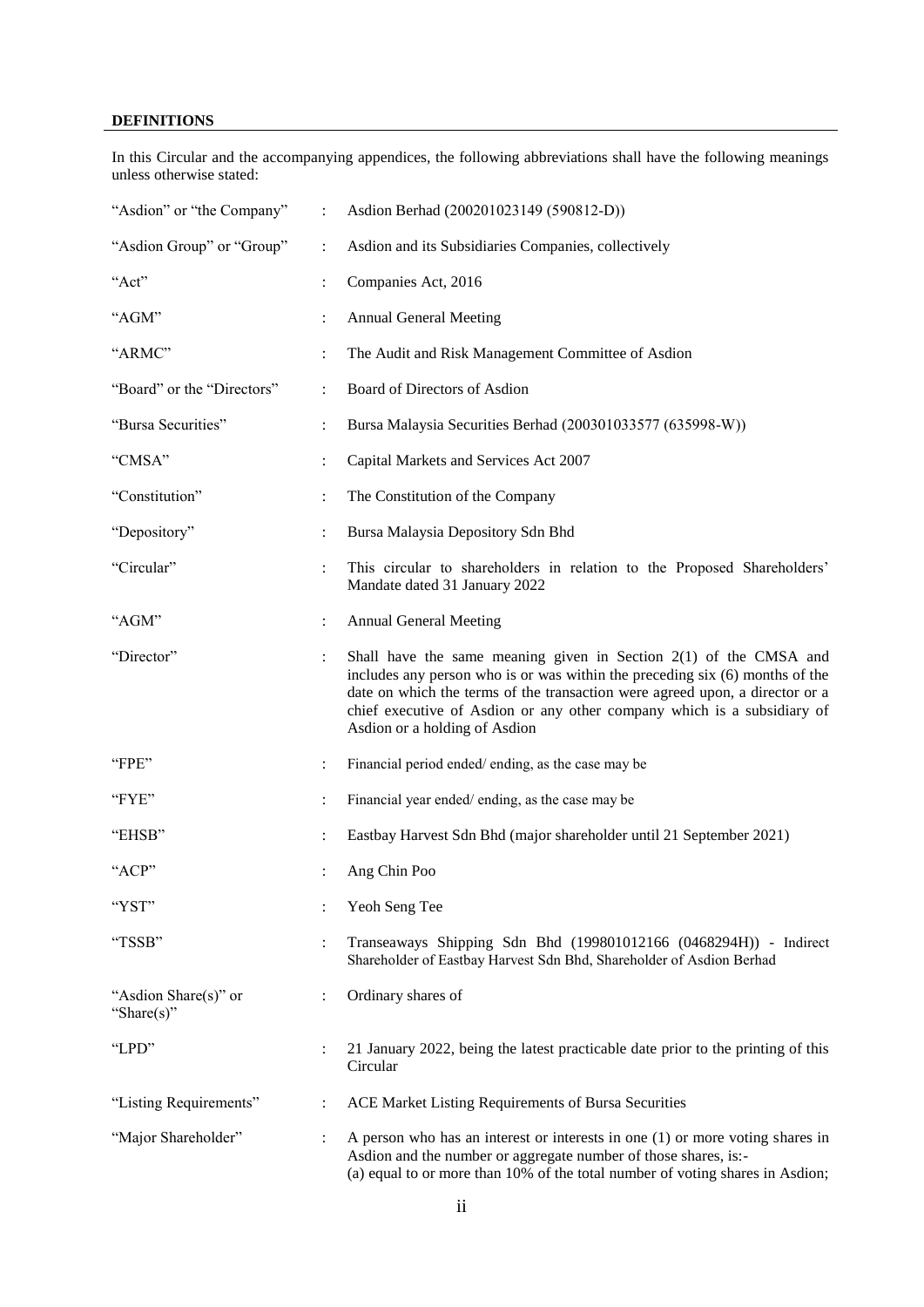#### or

(b) equal to or more than 5% of the total number of voting shares in Asdion where such person is the largest shareholder of Asdion. This includes any person who is or was within the preceding six (6) months of the date on which the terms of the transactions were agreed upon, a major shareholder of Asdion as defined above or any other company which is a subsidiary of Asdion or Asdion's holding company. For the purpose of this definition, "interest in shares" shall have the meaning given in Section 8(4) of the Act

- "Person(s) Connected" : In relation to a director or a major shareholder, means such person(s) who falls under any one of the following categories:
	- (a) family member of the director or major shareholder, and shall include his spouse, parent, child (including adopted child and stepchild), brother, sister and the spouse of his child, brother or sister;
	- (b) a trustee of a trust (other than a trustee for a share scheme for employees or pension scheme) under which the director, major shareholder or a family member of the director or major shareholder is the sole beneficiary;
	- (c) a partner of the director, or the major shareholder or a partner of a person connected with that director or major shareholder;
	- (d) a person who is accustomed or under an obligation whether formal or informal, to act in accordance with the directions, instructions or wishes of the director or major shareholder;
	- (e) a person in accordance with whose directions, instructions or wishes the director or major shareholder is accustomed or is under an obligation, whether formal or informal, to act;
	- (f) a body corporate or its directors which/who is/are accustomed or under an obligation, whether formal or informal, to act in accordance with the directions, instructions or wishes of the director or major shareholder;
	- (g) a body corporate or its directors whose directions, instructions or wishes the director or major shareholder is accustomed or under an obligation, whether formal or informal, to act;
	- (h) a body corporate in which the director, major shareholder or persons connected with him are entitled to exercise, or control the exercise of, not less than 15% of the votes attached to voting shares in the body corporate; or
	- (i) a body corporate which is a related corporation.
- "Mandate Period" : The period during which the RRPTs are to be entered into for which the Proposed Shareholders' Mandate is being sought. This period shall commence immediately upon passing of the ordinary resolution for the Proposed Shareholders' Mandate during the forthcoming AGM or any adjournment thereof until:
	- (a) The conclusion of the forthcoming AGM, unless the authority is renewed by a resolution passed at the forthcoming AGM;
	- (b) The expiration of the period within which the next AGM after that date it is required to be held pursuant to Section 340(2) of the Act (but will not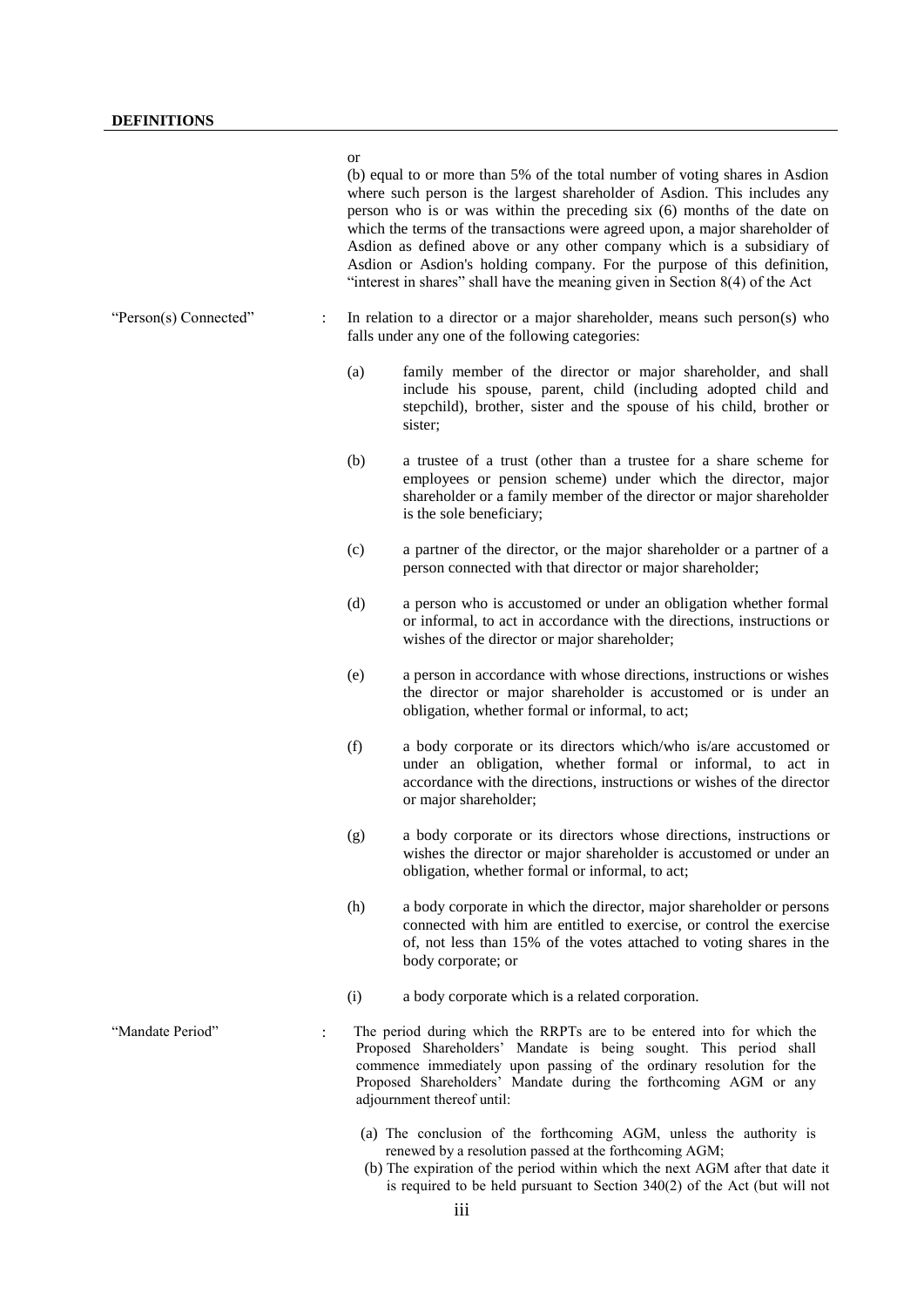# **DEFINITIONS**

|                                     |                      | extend to such extension as may be allowed pursuant to Section $340(4)$ of<br>the Act); or<br>(c) Revoked or varied by an ordinary resolution passed by the shareholders in<br>a general meeting         |
|-------------------------------------|----------------------|----------------------------------------------------------------------------------------------------------------------------------------------------------------------------------------------------------|
|                                     |                      | whichever is earliest                                                                                                                                                                                    |
| " $NA$ "                            | ٠                    | Net assets attributable to ordinary equity holders of the Company                                                                                                                                        |
| "Persons Connected"                 | $\ddot{\phantom{a}}$ | Shall have the same meaning given in Paragraph 1.01 of the Listing<br>Requirements                                                                                                                       |
| "Proposal"                          |                      | Proposed Shareholders' Mandate                                                                                                                                                                           |
| "Proposed<br>Shareholders' Mandate" |                      | Proposed new shareholders' mandate in respect of the RRPT to be entered<br>into by Asdion Group from the date of the AGM up to the next AGM of the<br>Company as set out in Section 2.5 of this Circular |
| "RM"                                |                      | Ringgit Malaysia                                                                                                                                                                                         |
| "Related Party(ies)"                |                      | Director(s), Major Shareholder(s) or person(s) connected with such<br>Director(s) or Major Shareholder(s)                                                                                                |
| "RRPT"                              | $\ddot{\phantom{a}}$ | Related Party transaction(s) which are recurrent, of a revenue or trading in<br>nature and which are necessary for day-to-day operations of the Asdion<br>Group                                          |

Words denoting the singular shall, where applicable, include the plural and vice-versa and words denoting the masculine gender shall, where applicable, include the feminine gender, neuter gender and vice versa. Reference to persons shall include corporations.

Any reference to a time of day shall be a reference to Malaysian time, unless otherwise stated.

Any reference to any statute is a reference to that statute as for the time being amended or re-enacted and any subsequent amendment thereof.

All references to "you" and "your" in this Circular are to the shareholders of the Company.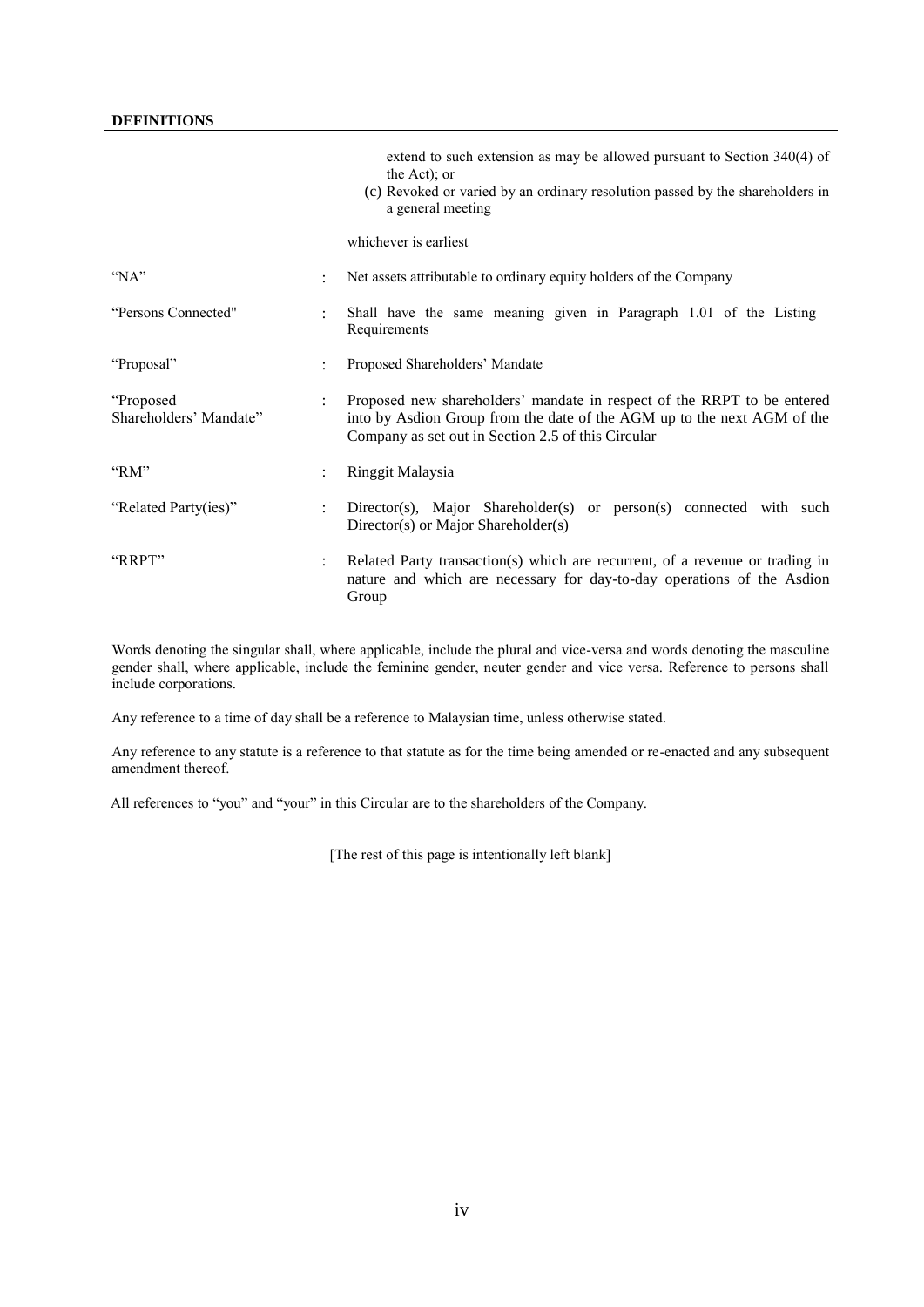# **TABLE OF CONTENTS**

**PAGE**

|    |                            | <b>CIRCULAR TO SHAREHOLDERS PERTAINING TO THE PROPOSAL</b>                                             |                |  |  |
|----|----------------------------|--------------------------------------------------------------------------------------------------------|----------------|--|--|
| 1. | <b>INTRODUCTION</b>        |                                                                                                        |                |  |  |
| 2. | DETAILS OF THE PROPOSAL    |                                                                                                        |                |  |  |
|    |                            | 2.1, 2.2 & 2.3 PROVISIONS UNDER THE LISTING REQUIREMENTS                                               | $\sqrt{2}$     |  |  |
|    | 2.4                        | VALIDITY OF THE PROPOSED SHAREHOLDERS' MANDATE                                                         | 3              |  |  |
|    | 2.5                        | <b>CLASSES OF RELATED PARTIES</b>                                                                      | $\mathfrak{Z}$ |  |  |
|    | 2.6                        | PRINCIPAL ACTIVITIES OF THE GROUP, CPSB AND AMC                                                        | $3-4$          |  |  |
|    | 2.7                        | CLASSES OF RELATED PARTIES WITH WHOM TRANSACTIONS<br>HAVE BEEN OR WILL BE CARRIED OUT AND CONTEMPLATED | 4              |  |  |
|    | 2.8                        | NATURE OF THE RRPTS CONTEMPLATED UNDER THE<br><b>PROPOSAL</b>                                          | 5              |  |  |
|    | 2.9                        | AMOUNT OWING BY RELATED PARTY PURSUANT TO RRPTS                                                        | 6              |  |  |
|    | 2.10                       | REVIEW PROCEDURES FOR THE RRPTS                                                                        | 6              |  |  |
|    | 2.11                       | DISCLOSURE IN ANNUAL REPORT                                                                            | 7              |  |  |
|    | 2.12                       | STATEMENT BY AUDIT COMMITTEE                                                                           | 7              |  |  |
| 3. |                            | RATIONALE FOR AND BENEFIT OF THE PROPOSAL                                                              | 7              |  |  |
| 4. |                            | EFFECTS OF THE PROPOSAL                                                                                | $\tau$         |  |  |
| 5. | APPROVAL REQUIRED          |                                                                                                        | $8\,$          |  |  |
| 6. | CONNECTED WITH THEM        | INTERESTS OF DIRECTORS, MAJOR SHAREHOLDERS AND/OR PERSONS                                              | $\,$ 8 $\,$    |  |  |
| 7. |                            | DIRECTORS' STATEMENT AND RECOMMENDATION                                                                | $\,$ 8 $\,$    |  |  |
| 8. | $19^{TH}$ AGM              |                                                                                                        | 8              |  |  |
| 9. | <b>FURTHER INFORMATION</b> |                                                                                                        | $9-13$         |  |  |
|    |                            | <b>APPENDIX I – FURTHER INFORMATION</b>                                                                |                |  |  |
| 1. |                            | DIRECTORS' RESPONSIBILITY STATEMENT                                                                    |                |  |  |
| 2. | MATERIAL LITIGATIONS       |                                                                                                        |                |  |  |
|    |                            |                                                                                                        |                |  |  |

- 3. MATERIAL CONTRACTS
- 4. DOCUMENTS FOR INSPECTION

# **APPENDIX II – EXTRACT OF NOTICE OF THE 19TH ANNUAL GENERAL MEETING**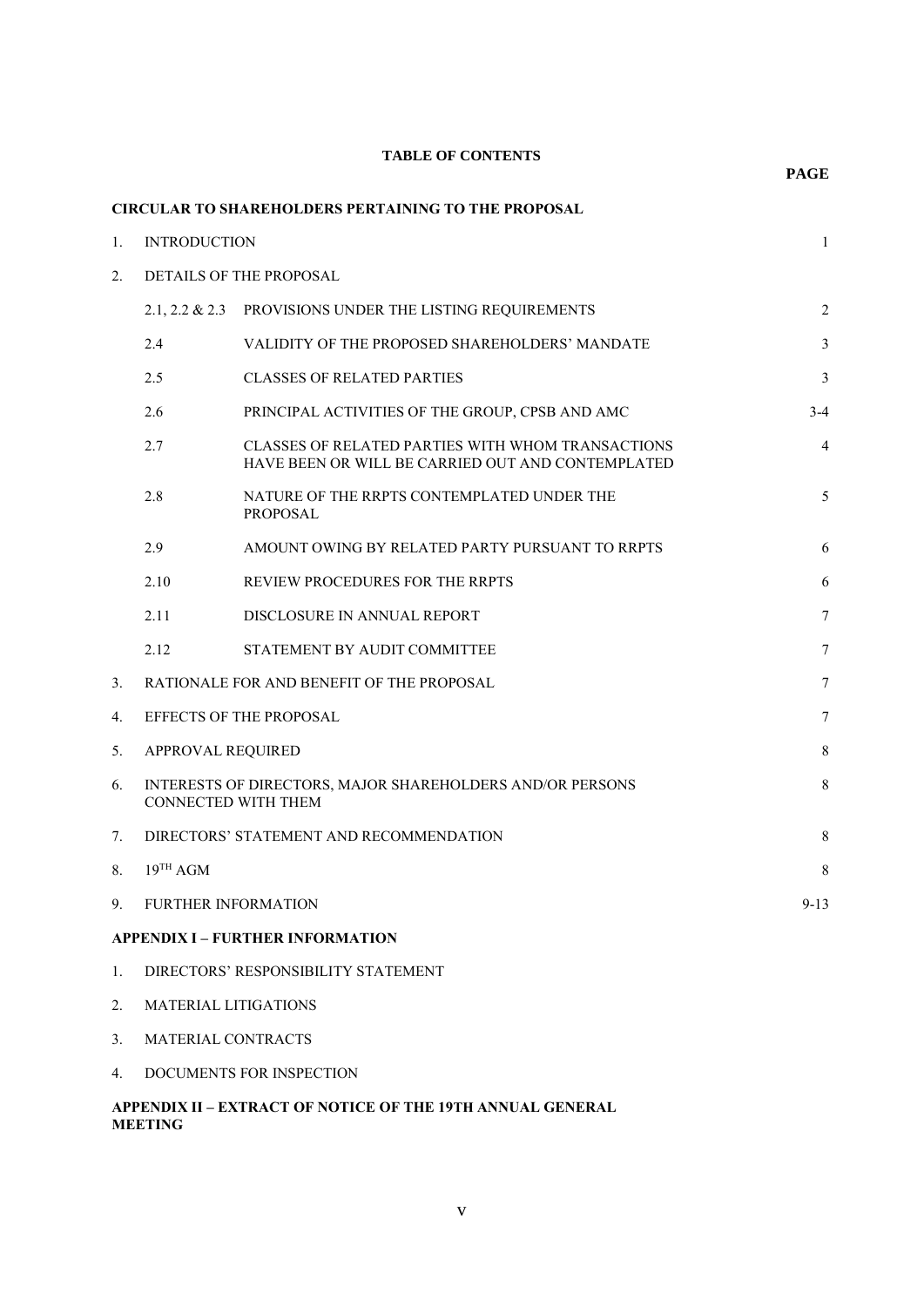# **ASDION BERHAD** (Registration No. 200201023149 (590812-D)) (Incorporated in Malaysia)

**Registered Office:**

Level 2, Tower 1, Avenue 5 Bangsar South City 59200 Kuala Lumpur

31 January 2022

## **The Board of Directors**

Dato' Jagjit Singh A/L Bant Singh *(Independent Non-Executive Chairman)* Razmi Bin Alias *(Executive Director)* Dato' Badrul Sham Bin Ibrahim *(Independent Non-Executive Director)* Karmjit Kaur A/P Sarban Singh *(Independent Non-Executive Director)* Jamel Bin Ibrahim *(Independent Non-Executive Director)*

Dear Shareholders,

## **PROPOSED SHAREHOLDERS' MANDATE**

#### **1. INTRODUCTION**

On 21 January 2022 the Board announced that the Company proposed to seek shareholders' approval Proposed Shareholders' Mandate for the RRPTs.

Further details of the Proposals are set out in ensuing sections.

**THE PURPOSE OF THIS CIRCULAR IS TO PROVIDE YOU WITH THE RELEVANT INFORMATION ON THE PROPOSAL AND TO SEEK YOUR APPROVAL ON THE ORDINARY RESOLUTION PERTAINING TO THE PROPOSAL TO BE TABLED AT THE FORTHCOMING AGM OR ANY ADJOURNMENT THEREOF. THE NOTICE OF THE 19TH AGM AND THE FORM OF PROXY ARE SET OUT ON THE 2021 ANNUAL REPORT.** 

**YOU ARE ADVISED TO READ AND CONSIDER CAREFULLY THE CONTENTS OF THIS CIRCULAR TOGETHER WITH THE APPENDICES CONTAINED HEREIN BEFORE VOTING ON THE ORDINARY RESOLUTION BY WAY OF POLL TO GIVE EFFECT TO THE PROPOSAL TO BE TABLED AT THE FORTHCOMING AGM OR ANY ADJOURNMENT THEREOF.**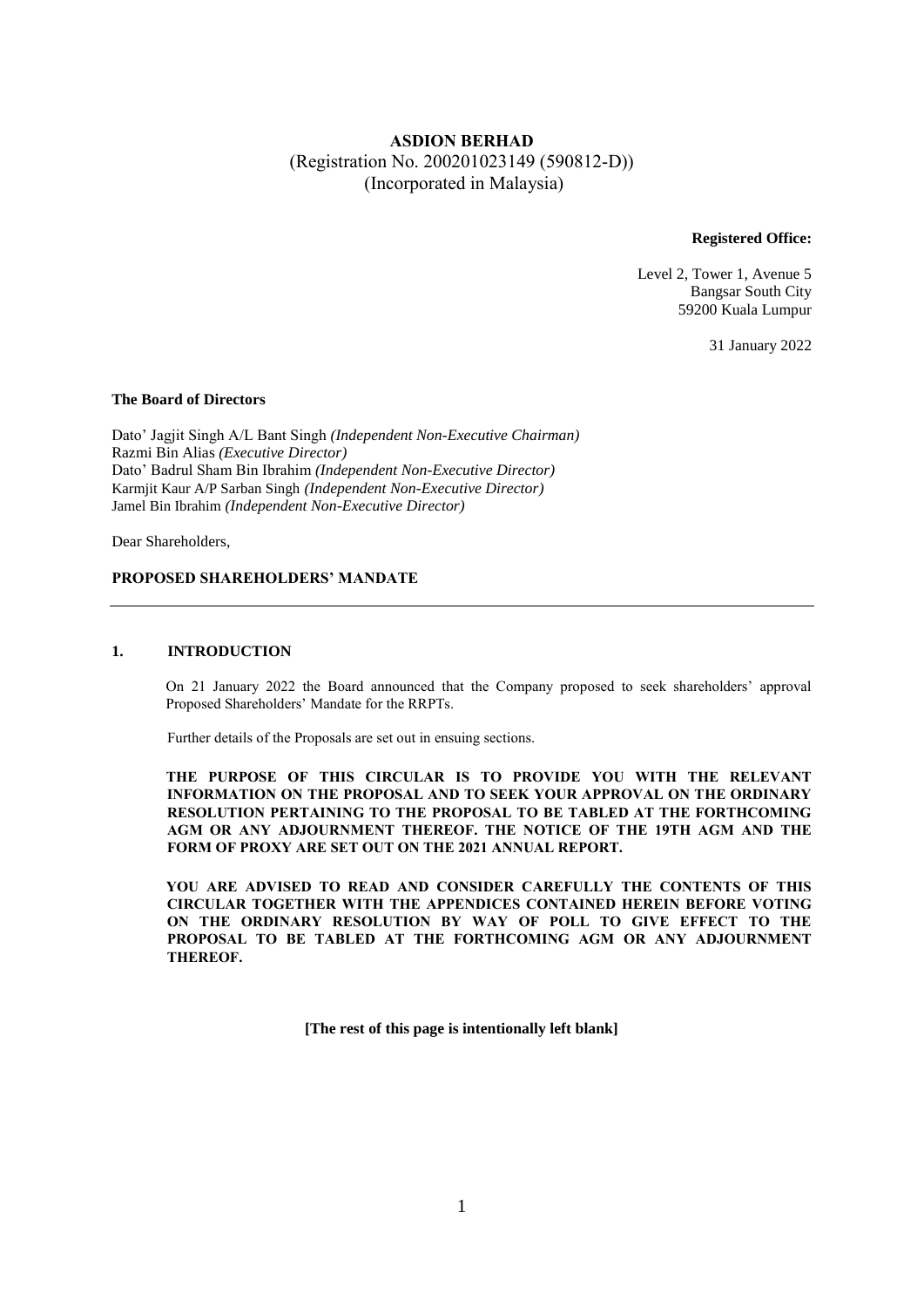### **2. DETAILS OF THE PROPOSED SHAREHOLDERS' MANDATE**

#### **2.1 Provision under the Listing Requirements**

Pursuant to Paragraph 10.09 of the Listing Requirements, a listed issuer may seek its shareholders' mandate in respect of transactions which are made on an arm's length basis and are necessary for its day-to-day operations subject to, amongst others, the following:-

- (a) the transactions are in the ordinary course of business and are on terms not more favourable to the related party than those generally available to the public;
- (b) the shareholders' mandate is subject to annual renewal and disclosure is made in the annual report of the aggregate value of transactions conducted pursuant to the shareholders' mandate during the financial year where the aggregate value is equal to or more than the prescribed threshold as follows:-

"in relation to a listed issuer with a share capital of RM60 million and above:-

- (i) the consideration, value of the assets, capital outlay or costs of the transaction is RM1 million or more; or
- (ii) the percentage ratio of such transaction is 1% or more,

whichever is the higher";

.

- (c) the listed issuer's circular to shareholders for the shareholders' mandate includes the information as may be prescribed by Bursa Securities;
- (d) in a meeting to obtain shareholders' mandate, the interested Directors, Major Shareholders and Persons Connected with a Director or Major Shareholder, and where it involves the interest of an interested Persons Connected with a Director or Major Shareholder, such Director or Major Shareholder, must not vote on the resolution approving the RRPTs. An interested Director or Major Shareholder must also ensure that Persons Connected with them abstain from voting on the resolution approving the RRPTs; and
- (e) the listed issuer immediately announces to Bursa Securities when the actual value of a RRPT entered into by the listed issuer, exceeds the estimated value of the RRPT disclosed in the Circular by 10% or more and must include the information as may be prescribed by Bursa Securities in its announcement.

Where a listed issuer has procured a shareholder mandate in respect of the transactions, the provisions under Paragraph 10.08 of the Listing Requirements will not apply to the transactions which are comprise in the said mandate.

- **2.2** Asdion Group has, in the ordinary course of its business, entered into RRPTs and is anticipated to continue to enter into such transactions with the Related Parties, the details of which are set out in Section 2.6 herein. It is likely that such transactions will occur with some degree of frequency and could arise at any time.
- **2.3** Accordingly, the Board proposes to seek Proposed Shareholders' Mandate for future RRPTs to be entered into during the Mandate Period.

These RRPTs which are necessary for the day-to-day operations of Asdion Group, will be based on normal commercial terms, at arms' length, and have been/will be transacted on terms that are not more favourable to the Related Parties than those generally available to the public.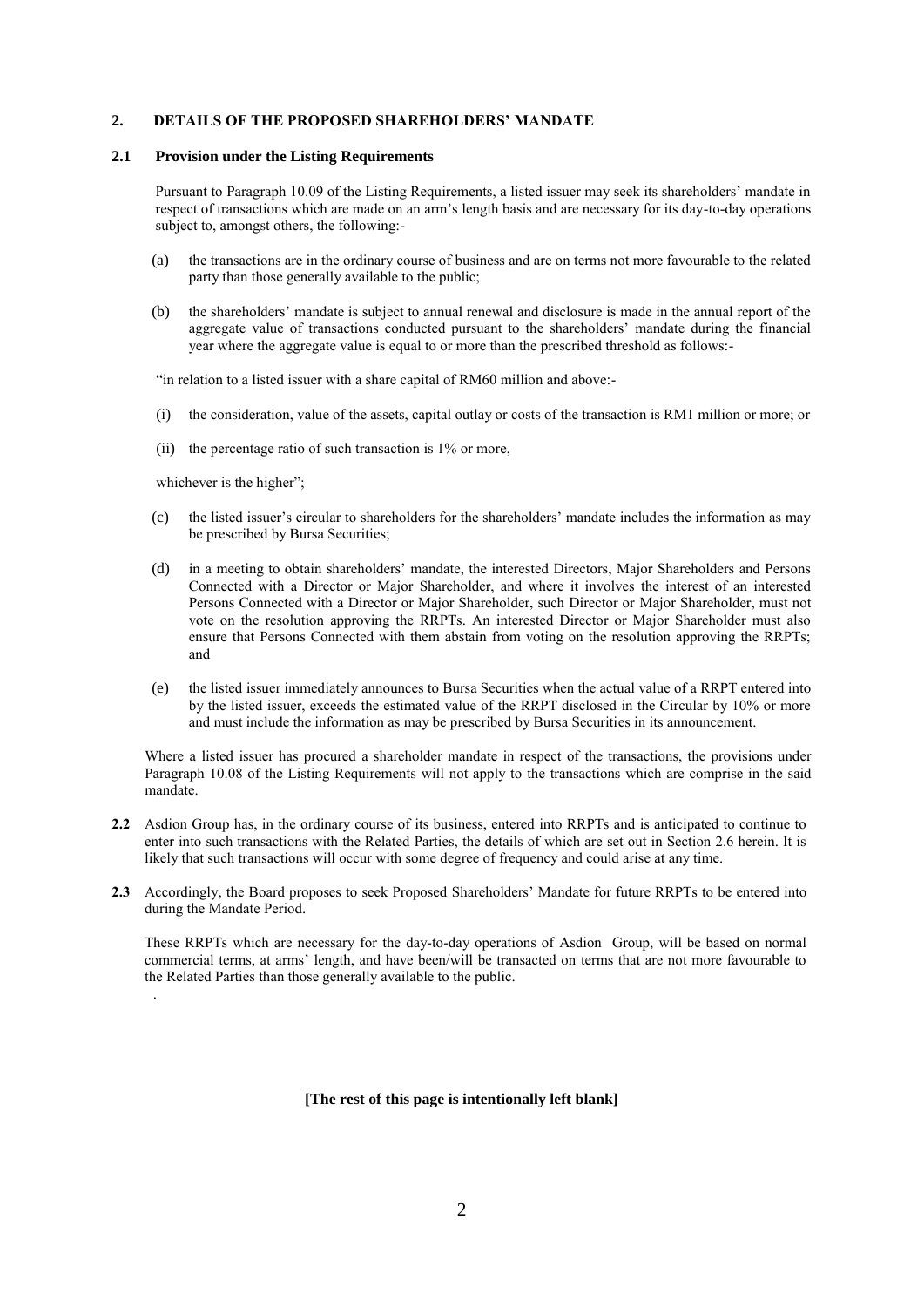#### **2.4 Validity Period of the Proposed Shareholders' Mandate**

The Proposed Shareholders' Mandate, if approved by the shareholders, shall take effect from passing of the ordinary resolution proposed at the forthcoming AGM, and shall continue to be in force until:

- (i) the conclusion of the next AGM of the Company following this AGM, at which such Proposed Shareholders' Mandate was passed, at which time it will lapse, unless by a resolution passed at the general meeting, the mandate is renewed;
- (ii) the expiration of the period within which the next AGM after that date is required to be held pursuant to Section 143(1) of the Act (but must not extend to such extension as may be allowed pursuant to Section 143(2) of the Act); or
- (iii) revoked or varied by resolution passed by shareholders in a general meeting,

whichever is earlier.

Thereafter, the approval from the shareholders will be sought for the renewal of the Proposed Shareholders' Mandate for the RRPT, as applicable, at each subsequent AGM.

# **2.5 Classes of Related Parties**

Proposed Shareholders' Mandate will apply to the following classes of Related Parties:

- (i) Interested Directors;
- (ii) Interested Major Shareholders; and
- (iii)Persons Connected the Directors and/or Major Shareholders.

## **2.6 Principal Activities of Asdion Group**

The principal activity of Asdion is investment holding, software development, information communication technology and related services. The principal activities of its subsidiaries as at LPD are as follows:

| <b>Name of Company</b>                             | <b>Effective Equity</b><br><b>Interest</b><br>$(\%)$ | <b>Principal Activities</b>                                                 |  |  |  |
|----------------------------------------------------|------------------------------------------------------|-----------------------------------------------------------------------------|--|--|--|
| <b>Direct holding:</b>                             |                                                      |                                                                             |  |  |  |
| <b>Asdion Digital Advance</b><br>System Sdn. Bhd.  | 100                                                  | Information<br>Adviser on<br>Solutions relating to<br>Technology            |  |  |  |
| Asdion Project Synergy Sdn.<br>Bhd.                | 100                                                  | <b>Logistics Business</b>                                                   |  |  |  |
| Asdion Logistics Sdn. Bhd.                         | 100                                                  | <b>Logistics Business</b>                                                   |  |  |  |
| TAZ logistics Sdn Bhd                              | 51                                                   | Dry Bulk Cargo Stevedoring related Services                                 |  |  |  |
| Venice Sanctuary Sdn Bhd                           | 100                                                  | Subcontractor of Civil Work                                                 |  |  |  |
| <b>Asdion Property Management</b><br>Sdn Bhd       | 100                                                  | Dormant                                                                     |  |  |  |
| <b>Asdion Material Supply</b><br>Marketing Sdn Bhd | 100                                                  | Dormant                                                                     |  |  |  |
| <b>MLEL</b>                                        | 24                                                   | <b>Investment Holdings</b>                                                  |  |  |  |
| <b>Indirect subsidiaries:</b>                      |                                                      |                                                                             |  |  |  |
| Renox Stainless Steel Co. Ltd                      | 24.5                                                 | Aluminium<br>Trading for Steel,<br>Stainless,<br>and<br>Stainless Equipment |  |  |  |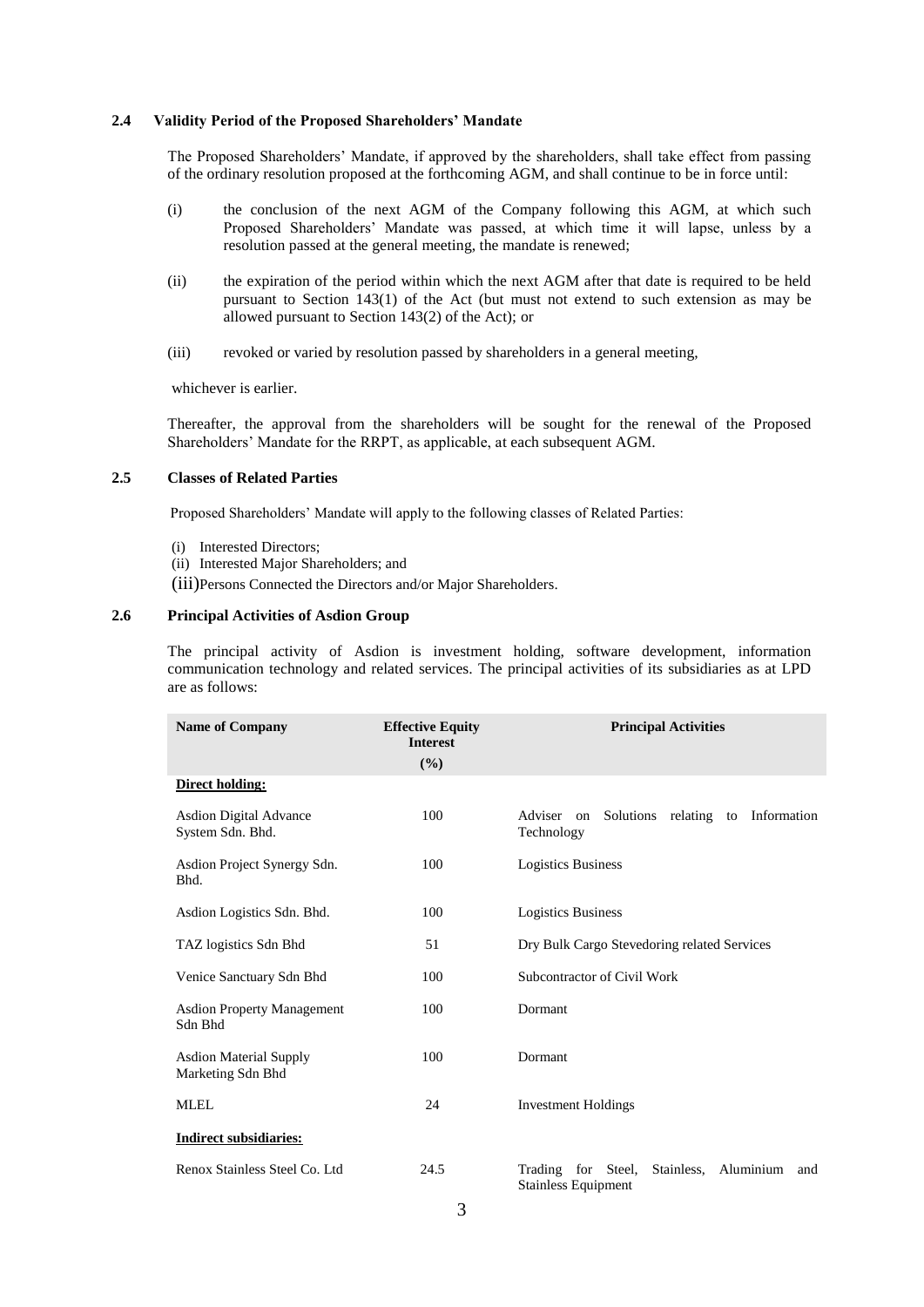| <b>Name of Company</b>  | <b>Effective Equity</b><br><b>Interest</b><br>$\frac{9}{6}$ | <b>Principal Activities</b>                                   |
|-------------------------|-------------------------------------------------------------|---------------------------------------------------------------|
| Renox Resources Sdn Bhd | 50                                                          | Trading of Value and Fittings of Machinery                    |
| PT. Renox Indonesia     | 49.6                                                        | Sales of Component sanitary for Food and Beverage<br>Industry |

# **2.7 Classes of related parties with whom transactions have been or will be carried out and contemplated**

| <b>Entities/Director</b> | Relationship                                                |
|--------------------------|-------------------------------------------------------------|
| Ang Chin Poo             | Director / Shareholder of Eastbay Harvest Sdn Bhd,          |
|                          | Indirect Shareholder of Asdion Berhad, Director of TSSB     |
| Yeoh Seng Tee            | Director / Shareholder of Eastbay Harvest Sdn Bhd, Indirect |
|                          | Shareholder of Asdion Berhad, Director of TSSB              |
| Eastbay Harvest Sdn Bhd  | Shareholder of Asdion Berhad                                |
| ("EHSB")                 | EHSB was substantial shareholder of Asdion Berhad up to 21  |
|                          | September 2021                                              |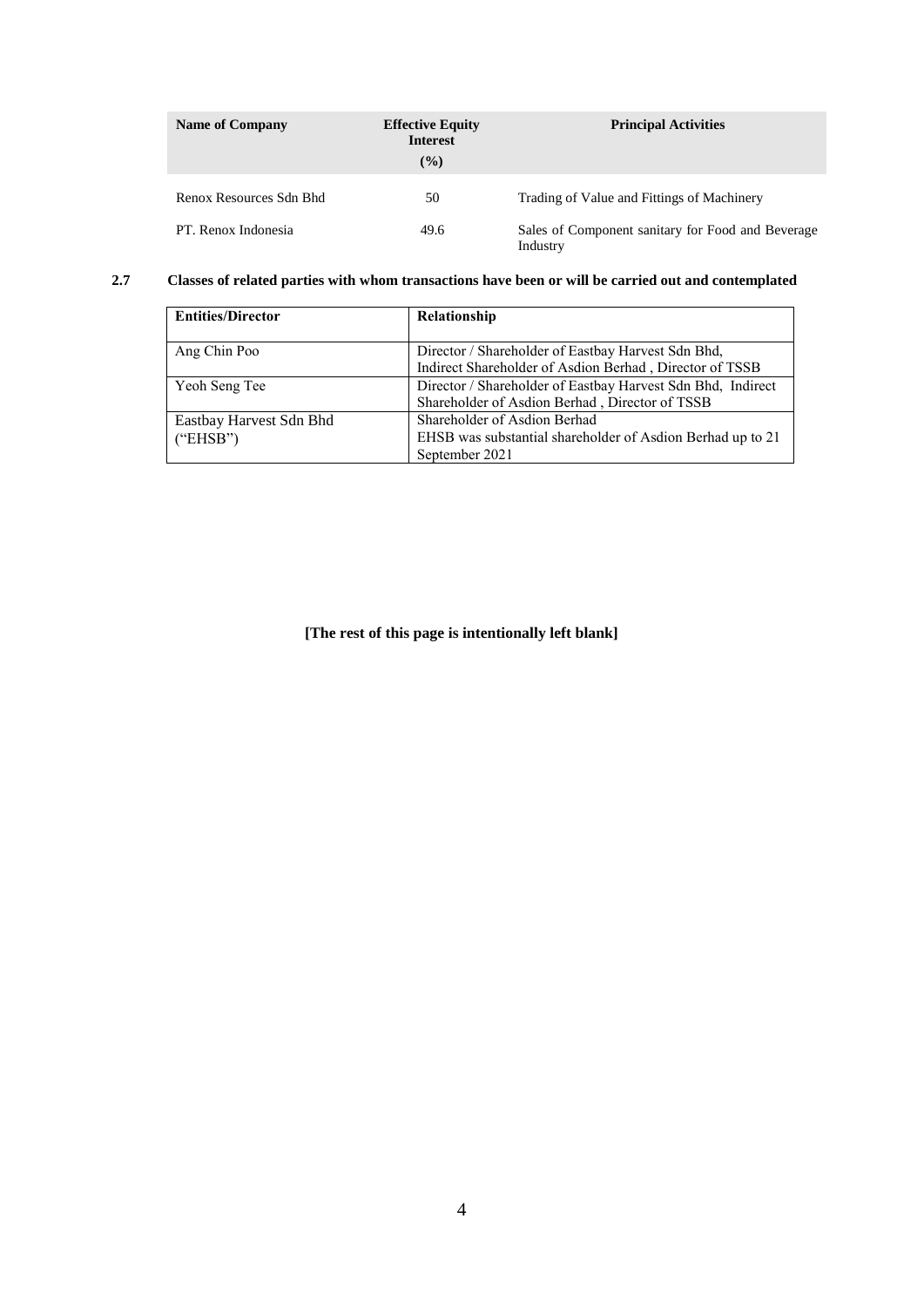# **2.8 Nature of RRPT**

|                                                                      |                                                                          |                                                                                                                                                                                                                                                                                                                                                  | <b>Proposed Shareholders' Mandate</b>                                    |                     |                                                                                 |  |
|----------------------------------------------------------------------|--------------------------------------------------------------------------|--------------------------------------------------------------------------------------------------------------------------------------------------------------------------------------------------------------------------------------------------------------------------------------------------------------------------------------------------|--------------------------------------------------------------------------|---------------------|---------------------------------------------------------------------------------|--|
| <b>Nature of RRPTs</b>                                               | Transacting<br><b>Parties</b>                                            | <b>Interested Related Party</b>                                                                                                                                                                                                                                                                                                                  | *Actual value of RRPTs<br>transacted up to LPD<br>From Oct'20 to Sept'21 |                     | <b>Estimated value of</b><br><b>RRPTs</b> from LPD up to<br>the forthcoming AGM |  |
|                                                                      |                                                                          |                                                                                                                                                                                                                                                                                                                                                  | <b>RM'000</b>                                                            | Percentage<br>Ratio | <b>RM'000</b>                                                                   |  |
| Freight forwarding and Bulk<br>Cargo handling & Container<br>charges | From<br><b>Asdion Logistics</b><br>Sdn Bhd ("ALSB")<br>To<br><b>TSSB</b> | <b>EHSB</b><br>• Ang Chin Poo<br>• Yeoh Seng Tee                                                                                                                                                                                                                                                                                                 | 327                                                                      | 4.0                 | 13,500                                                                          |  |
| Stevedoring charges                                                  | From<br>Taz Logistics Sdn<br>Bhd ("TAZ")<br>To<br><b>TSSB</b>            | <b>EHSB</b><br>• Ang Chin Poo<br>• Yeoh Seng Tee<br>Both Ang Chin Poo and Yeoh Seng Tee are<br>Directors and Shareholders of EHSB, who was<br>a substantial Shareholder of Asdion up to 21<br>September 2021.<br>They are deemed interested in Asdion's shares<br>held by EHSB. Both Ang Chin Poo and Yeoh<br>Seng Tee are also Director of TSSB | 9                                                                        | 0.1                 | 1,500                                                                           |  |

The types of RRPT which are to be covered by the Proposed Shareholders' Mandate and the estimated value of the RRPT are disclosed in the following table:

*Note:*

<sup>\*</sup> The actual value is the transaction value up to LPD which is still low, as the highest applicable percentage ratio is 4.1%, there is no requirement for the Company to seek *ratification for those RRPTs entered into up to the LPD.*

- *1. Asdion and Kingdom Infra Holdings Sdn Bhd ("KIHSB") had on 10 December 2020 entered into the Project Management Contractor Agreement with TSSB to appoint TSSB as the Project Manager for the project management related to Supply Base Operations and development and activities ("Development Project").*
- *2. The Shareholders' Mandate is to allow the RPT to enter an into RRPTs upon the kicking off of the Project Management Contractor Agreement with TSSB as announce by the Company on 10 December 2020, which is targeted to announce in March 2022.*
- *3. The actual transacted value is still low pending the commencement of Development Project.*
- *4. The estimate value of RRPT's Transaction is based on progress of the Development Project.*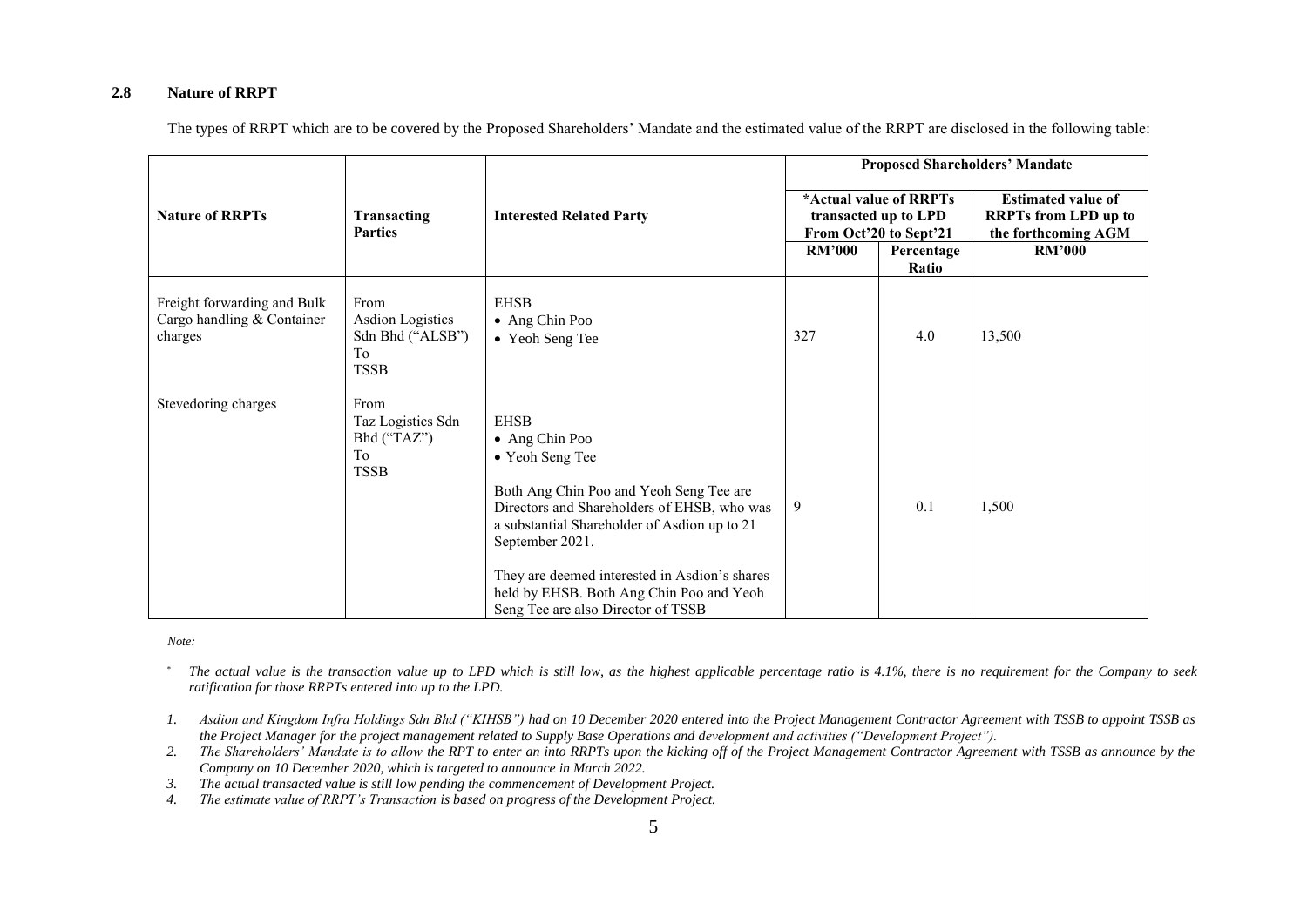#### **2.9 Amount owing by Related Party pursuant to RRPTs**

Save for the following outstanding amount owed to Asdion Group of RM328,259.00 from TSSB, there were no amounts due and owing by the Related Parties pursuant to the RRPT which have exceeded the normal credit terms of the Company as at 21 January 2022:

| <b>Transacting Parties</b> | Amount owing to Asdion   | Amount (RM'000) | <b>Outstanding Period</b> |
|----------------------------|--------------------------|-----------------|---------------------------|
|                            | Group                    |                 |                           |
| Transeaways                | Asdion Logistics Sdn Bhd | 327             | Less Than 1 year          |
| Shipping Sdn Bhd           | $(*ALSB")$               |                 |                           |
| ("TSSB")                   |                          |                 |                           |
|                            | TAZ Logistics Sdn Bhd    |                 | Less Than 1 year          |
|                            | ("TAZ")                  |                 |                           |
|                            |                          |                 |                           |

Since the amount due from TSSB is still within the credit period of one (1) year, there were no late payment charge imposed. In the event if there is a default in payment by TSSB, the Group will take legal action to recover the outstanding amount due.

At this juncture, based on the payment pattern to-date, the Board is confident that the Group is able to recover the outstanding amount due from TSSB as and when incurred.

#### **2.10 Review Procedures for the RRPTs**

Asdion had established various guidelines and procedures to ensure that the RRPTs are undertaken on an arm's length basis, on transaction prices and terms not more favourable to the Related Parties involved than those generally available to the public and not detrimental to the minority shareholders of the Company.

The Group shall review the RRPTs based on the following parameters/procedures:-

- (i) The definition of related party, list of related parties and the review procedures will be circulated and/or updated within the Group;
- (ii) The review of RRPTs falls within the scope of the Audit and Risk and Management Committee;
- (iii) Records will be maintained to record all RRPTs which are/will be entered into, which will be available for review by, among others, the auditors and Audit Committee, on a quarterly basis. Any member of the Audit and Risk and Management Committee may as he/she deems fit, request for additional information pertaining to RRPTs from independent sources or advisers;
- (iv) The pricing, terms and conditions of the RRPTs shall be consistent with the Group's usual business practice and determined with due consideration to, amongst others, the demand and supply of the products, quality, level of service, credit terms and reliability of supply, where relevant, practical and feasible. At least two other contemporaneous transactions with unrelated third parties for similar products and/or services and/or quantities will be used as comparison, wherever available or possible, to determine whether the price and terms offered to and/or by the Related Parties are fair and reasonable and comparable to those offered to/by other unrelated third parties for the same or substantially similar type of products and/or services and/or quantities.

In the event that quotations or comparative pricing from unrelated third parties cannot be obtained for the proposed RRPTs, the management will rely on their usual business practices and their market knowledge of prevailing industry norms bearing in mind the urgency and efficiency of services to be provided or required to ensure that the RRPTs are not detrimental to the Company and/or the Group;

- (v) The Audit Committee shall continue to review the above established procedures, as and when required, on an annual basis with the authority to sub-delegate to individuals or committees within the Company as they deem appropriate;
- (vi) Where any Director or Persons Connected to him/ her or the Board member or Audit Committee member has an interest (direct or indirect) in any RRPTs, he/ she will abstain from voting on any matter relating to any decision making by the Board or the Audit and Risk and Management Committee in respect of such transactions;
- (vii) The said interested Director shall undertake that he/ she will ensure that persons connected with him/her abstain from voting on the resolution deliberating or approving the RRPTs at a general meeting;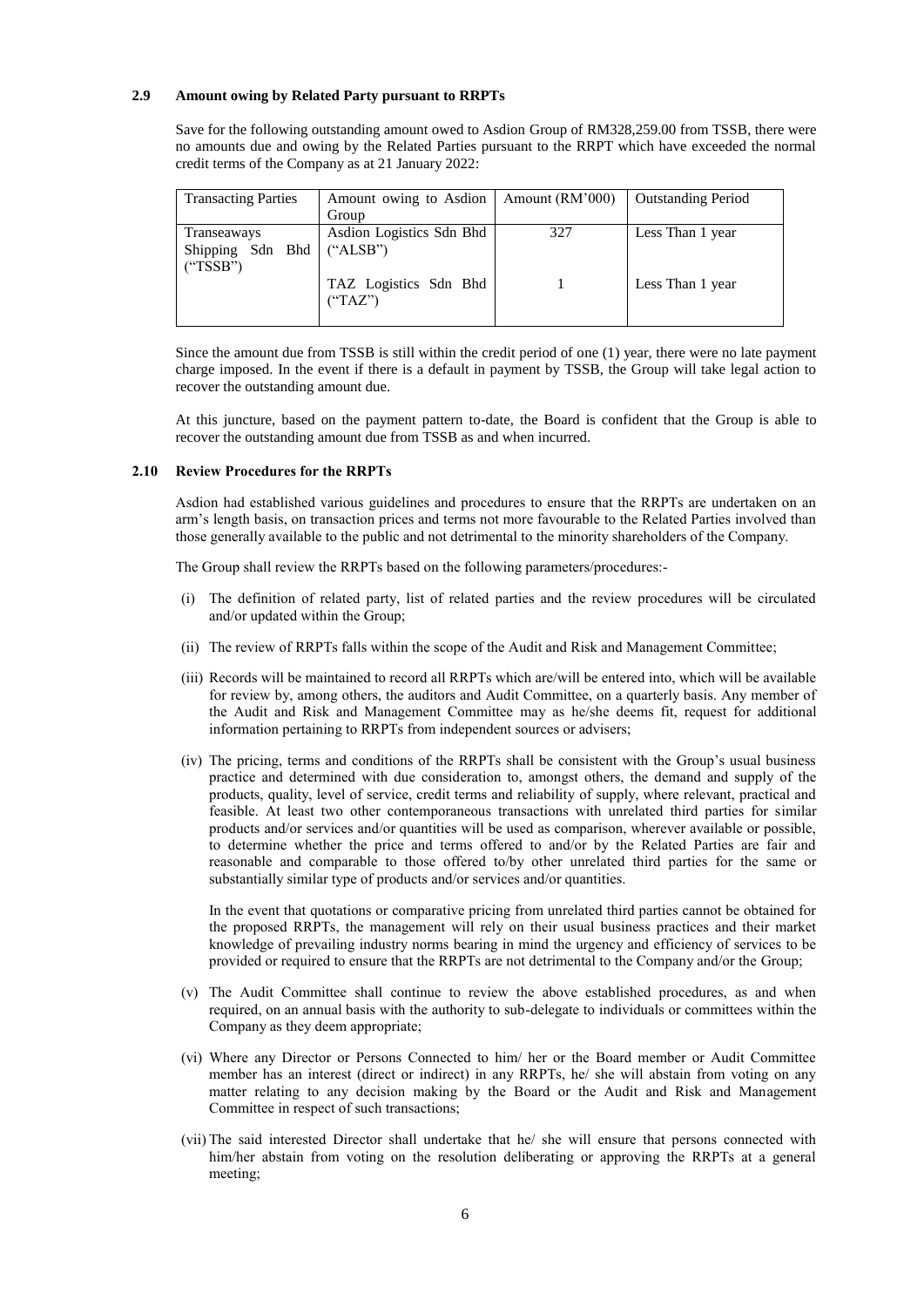- (viii) The RRPT which is below RM1.0 million in value for each transaction is subject to the approval of any one of the Executive Directors and/ or senior management of the Company;
- (ix) The RRPT which is RM1.0 million and above or 1% of any percentage ratios shall be reviewed and approved by the Audit Committee and the Board before the transaction is entered into; and
- (x) The Audit and Risk and Management Committee shall review all the RRPTs entered into by the Group generally on a yearly basis but subject to the requirement as and when necessary

#### **2.11 Disclosure in Annual Report**

Disclosure will be made in the Company's Annual Report on the breakdown of the aggregate value of the RRPTs entered during the financial year, amongst others, based on the following information:-

The types of RRPTs made; and

The names of the Related Parties involved in each type of the RRPT and their relationship with the Group.

#### **2.12 Statement by Audit And Risk Management Committee**

The Audit and Risk and Management Committee has seen and reviewed the guidelines and procedures set out in Section 2.10 above and is of the view that they are sufficient to ensure that the RRPTs will be carried out at arm's length and on normal commercial terms which are not more favourable to the Related Parties involved than those generally available to the public and not detrimental to the interest of the Company and its minority shareholders.

The Audit and Risk and Management Committee is of the view that the Group has in place adequate procedures and processes to monitor, track and identify RRPTs in a timely and orderly manner. The Audit and Risk and Management Committee shall review these procedures and processes once a year. This is to ensure that the RRPTs are not detrimental or prejudicial to the minority shareholders of the Company.

## **3. RATIONALE FOR AND BENEFIT OF THE PROPOSAL**

Asdion has, in the course of its ordinary business in the past established our group core business to meet the Group's business needs on the best possible terms. They are recurring transactions of a revenue or a trading nature which are likely to occur with some degree of frequency.

The Related Party Transactions envisaged in the Proposed Shareholders' Mandate are in the ordinary course of business and necessary for the day-to-day operations of Asdion and recurring in nature. The Proposed Shareholders' Mandate, is intended to facilitate transaction entered into the ordinary course of business of Asdion which are transacted from time to time with the Related Parties at arm's length, on Asdion normal commercial terms which are not more favourable to the Related Parties than those generally available to the public are not detrimental to the minority shareholder of the Company.

The Proposed Shareholders' Mandate serves to:-

facilitate future RRPTs to be entered into by the Group, which are in its ordinary course of business and to be undertaken on normal commercial terms and on terms not more favorable to the Related Parties than those generally available to and/or from the public, where applicable, and, in the Company's opinion, not detrimental to its minority shareholders;

enhance the Group's ability to pursue business opportunities which are time-sensitive in nature and eliminate the need for the Company to convene separate general meeting to seek shareholders' approval for each RRPT; and

reduce the expenses associated with the convening of general meetings on an ad hoc basis, improve administrative efficiency considerably and allow resources to be channeled towards attaining other corporate objectives.

#### **4. EFFECT OF THE PROPOSAL**

The Proposals are not expected to have any material impact on the share capital, substantial shareholders' shareholdings, earnings, gearing and NA of Asdion.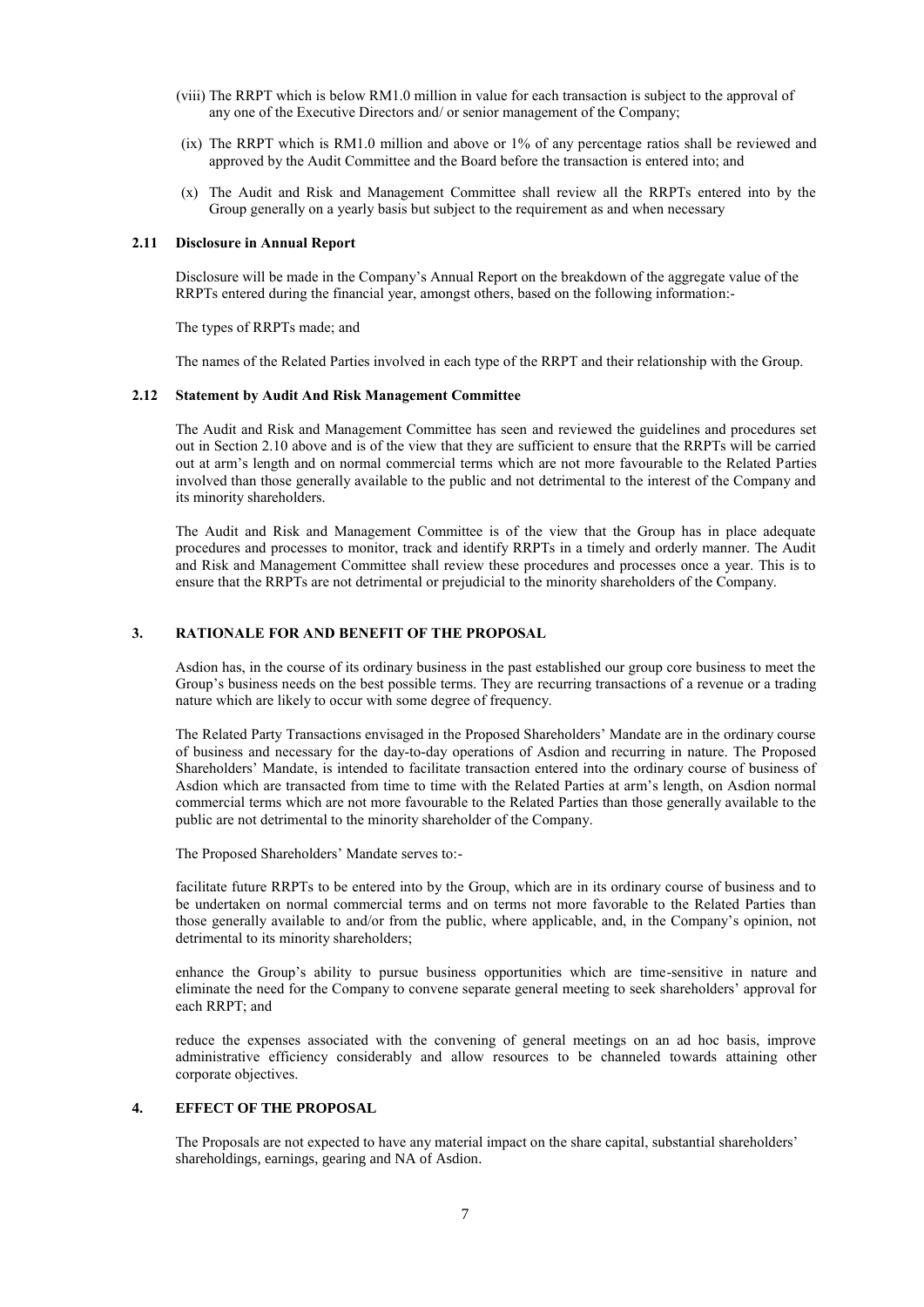#### **5. APPROVAL REQUIRED**

The Proposals are subject to the approval being obtained from the shareholders of the Company at the forthcoming AGM or any adjournment thereof.

# **6. INTERESTS OF DIRECTORS, MAJOR SHAREHOLDERS AND/OR PERSONS CONNECTED WITH THEM**

Save as disclosure below, none of the other Directors, Major Shareholders or Person(s) connected with them has any interest, direct or indirect, in the Proposed Shareholders' Mandate:-

#### **Interested Shareholder**

|                         | Direct Shareholding in Asdion |      | Indirect Shareholding in Asdion |               |  |
|-------------------------|-------------------------------|------|---------------------------------|---------------|--|
|                         | No. of Shares                 | %    | No. of Shares                   | $\frac{0}{0}$ |  |
| Eastbay Harvest Sdn Bhd | $7.211.800^{(1)}$             | 3.20 |                                 |               |  |
| Ang Chin Poo            | 112.000                       | 0.05 | $7.211,800^{(2)}$               | 3.20          |  |
| Yeoh Seng Tee           | -                             | -    | $7.211,800^{(2)}$               | 3.20          |  |

*Note :* 

- *(1) the Shareholdings of Eastbay Harvest Sdn Bhd reduced from 5.64% to 3.20% due to dilution of shares on 24 September 2021, i.e. 6 months prior to the date of this Circular.*
- *(2) Indirect Interest - Deemed Interested by virtue of his shareholdings in Eastbay Harvest Sdn Bhd pursuant to Section 8 of the Companies Act 2016.*

The Interested Parties will abstain from voting, and have also undertaken to ensure that the persons connected to them (if any) will also abstain from voting in respect of its/his/her direct and/or indirect shareholdings in Asdion on the resolution pertaining to the Proposed Shareholders' Mandate to be tabled at the AGM to be convened.

The Asdion Group has not undertaken any transactions with the Interested Parties in the preceding 12 months.

# **7. DIRECTORS' STATEMENT AND RECOMMENDATION**

The Board, having considered all aspects of the Proposals, is of the opinion that the Proposal is in the best interest of the Group.

Accordingly, the Board recommends that you vote in favour of the ordinary resolution pertaining to the Proposed Shareholders' Mandate to be tabled at the forthcoming AGM or any adjournment thereof of the Company.

# **8. 19TH AGM**

The ordinary resolution pertaining to the Proposed Shareholders' Mandate for RRPTs is set out as special business in the notice of 19th AGM contained in the 2021 Annual Report of the Company, which was sent to you together with this Circular. The 19th AGM of Asdion will be held at Broadcast Venue, Level 10, Tower 1, Avenue 5, Bangsar South City, 59200 Kuala Lumpur on Friday, 11 March 2022 at 10.00 a.m.

If you are unable to attend, participate, speak and vote in person at the 19th AGM, you are requested to complete, sign and return the enclosed Form of Proxy in accordance with the instructions contained therein, to be deposited at the registered office of the Company at Level 2, Tower 1, Avenue 5, Bangsar South City, 59200 Kuala Lumpur, not less than 24 hours before the stipulated time for holding the AGM. The lodging of the Form of Proxy shall not preclude you from attending, participating, speaking and voting in person at the AGM should you subsequently wish to do so.

# **9. FURTHER INFORMATION**

You are advised to refer to the appendix set out in this Circular for further information.

Yours faithfully, For and on behalf of the Board ASDION BERHAD

**Razmi Bin Alias**  Executive Director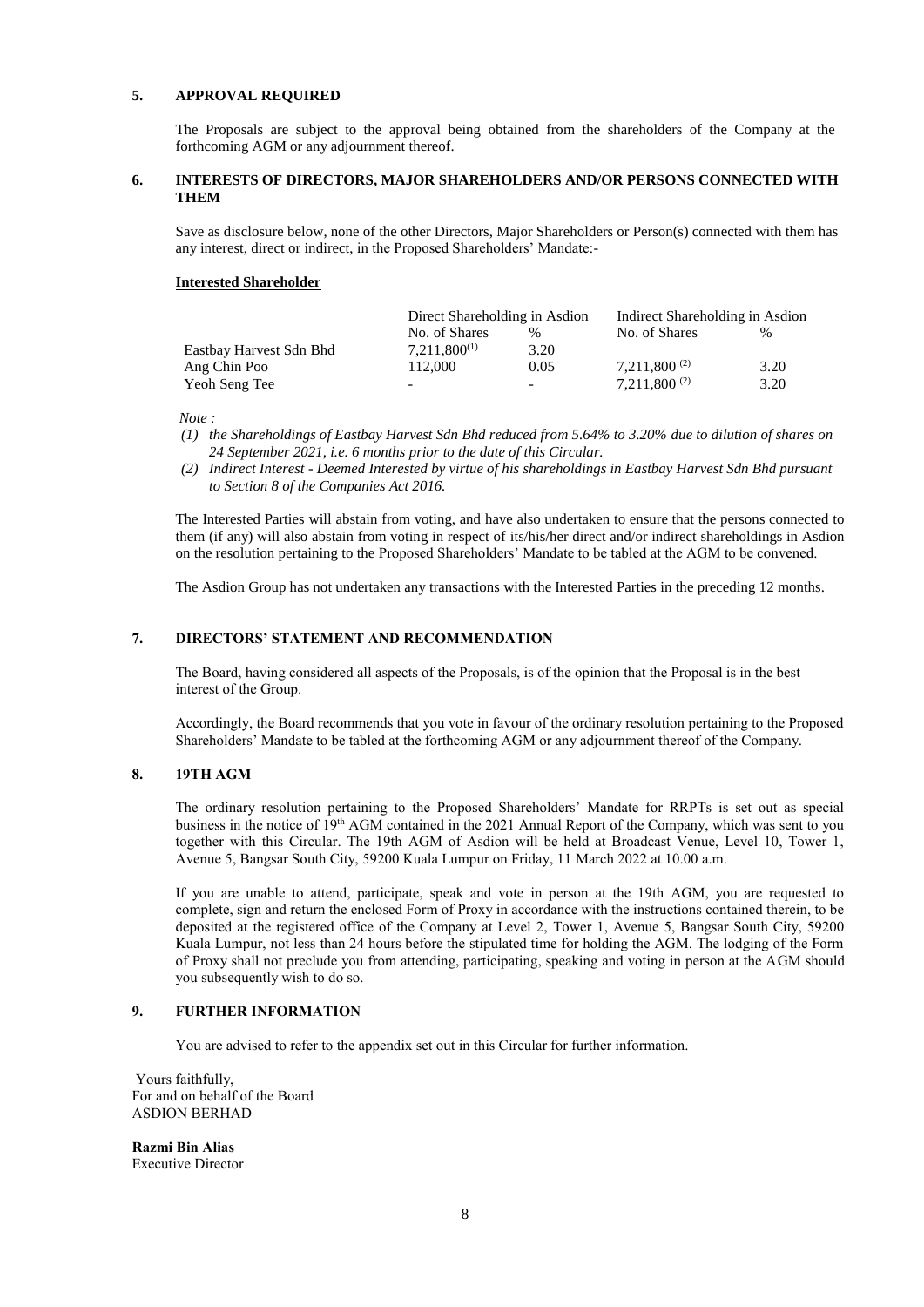## **FURTHER INFORMATION**

#### **1. DIRECTORS' RESPONSIBILITY STATEMENT**

This Circular has been seen and approved by the Board and they collectively and individually accept full responsibility for the accuracy and completeness of the information given and confirm that after making all reasonable enquiries, to the best of their knowledge and belief, there are no other facts the omission of which would make any statement herein misleading.

#### **2. MATERIAL LITIGATION**

As at the LPD, the Group is not involved in any material litigation, claims, or arbitration, either as plaintiff or defendant, and the Board has no knowledge of any proceedings pending or threatened against the Group or any facts which are likely to give rise to any proceedings, which may materially and adversely affect the business or financial position of the Group:

#### **(i) Venice Sanctuary Sdn Bhd vs Metro Hartamas Sdn Bhd**

On 3 October 2017, Venice Sanctuary Sdn Bhd ("**VSSB**"), a wholly-owned subsidiary of the Company, filed a writ of summon against Metro Hartamas Sdn Bhd (**"Metro Hartamas**"), a debtor, for failing to settle the outstanding sum amounting to approximately RM335,970.81 for trucking logistics services rendered to Metro Hartamas.

On 19 July 2018, VSSB obtained summary judgement against Metro Hartamas for a sum of RM335,970.81 from the Session Court ("**Summary Judgement**"). On 31 July 2018, Metro Hartamas filed a notice of appeal at the High Court and on 14 January 2019, the High Court dismissed Metro Hartamas's appeal. As such, the Sessions Court's Summary Judgement remains.

As at the LPD, VSSB intends to commence legal action to wind up Metro Hartamas due to its non-payment as per the Summary Judgement.

#### **(ii) CD Logistics Sdn Bhd vs Asdion Logistics Sdn Bhd Ciriduta Logistics Sdn Bhd vs Asdion Logistics Sdn Bhd**

On 22 May 2018 and 25 May 2018, CD Logistics Sdn Bhd and Ciriduta Logistics Sdn Bhd ("**Plaintiffs**") respectively, had taken action against Asdion Logistics Sdn Bhd for trucking logistics services rendered to Asdion Logistics Sdn Bhd.

The Plaintiffs have filed summary judgment applications against Asdion Logistics Sdn Bhd. On 31 July 2018, both parties reached a settlement whereby Asdion Logistics Sdn Bhd shall pay the outstanding debt of RM350,472.86 to the Plaintiffs in 6 instalments by way of post-dated cheques.

On 3 August 2018, the Plaintiffs withdrew both cases with no order to costs and with liberty to file afresh.

The Plaintiffs have obtained a session court order dated 2 December 2019 and Asdion Logistics Sdn Bhd was issued with a winding up notice of demand on 14 January 2020. Subsequently, the Plaintiffs have assigned such outstanding debt to Million Saint on 10 September 2020 which in turn is to be settled by Asdion under the Proposed Debt Settlement.

#### **(iii) TC Capital Resources Sdn Bhd vs Asdion Project Synergy Sdn Bhd and Asdion (as a guarantor) ("Defendants")**

On 6 September 2018, TC Capital Resources Sdn Bhd commenced 10 legal actions against the Defendants pursuant to the non-payment by Asdion Project Synergy Sdn Bhd under 10 hire purchase agreements. On 19 February 2019, TC Capital Resources Sdn Bhd obtained 10 separate summary judgement against the Defendants whereby the Defendants were ordered to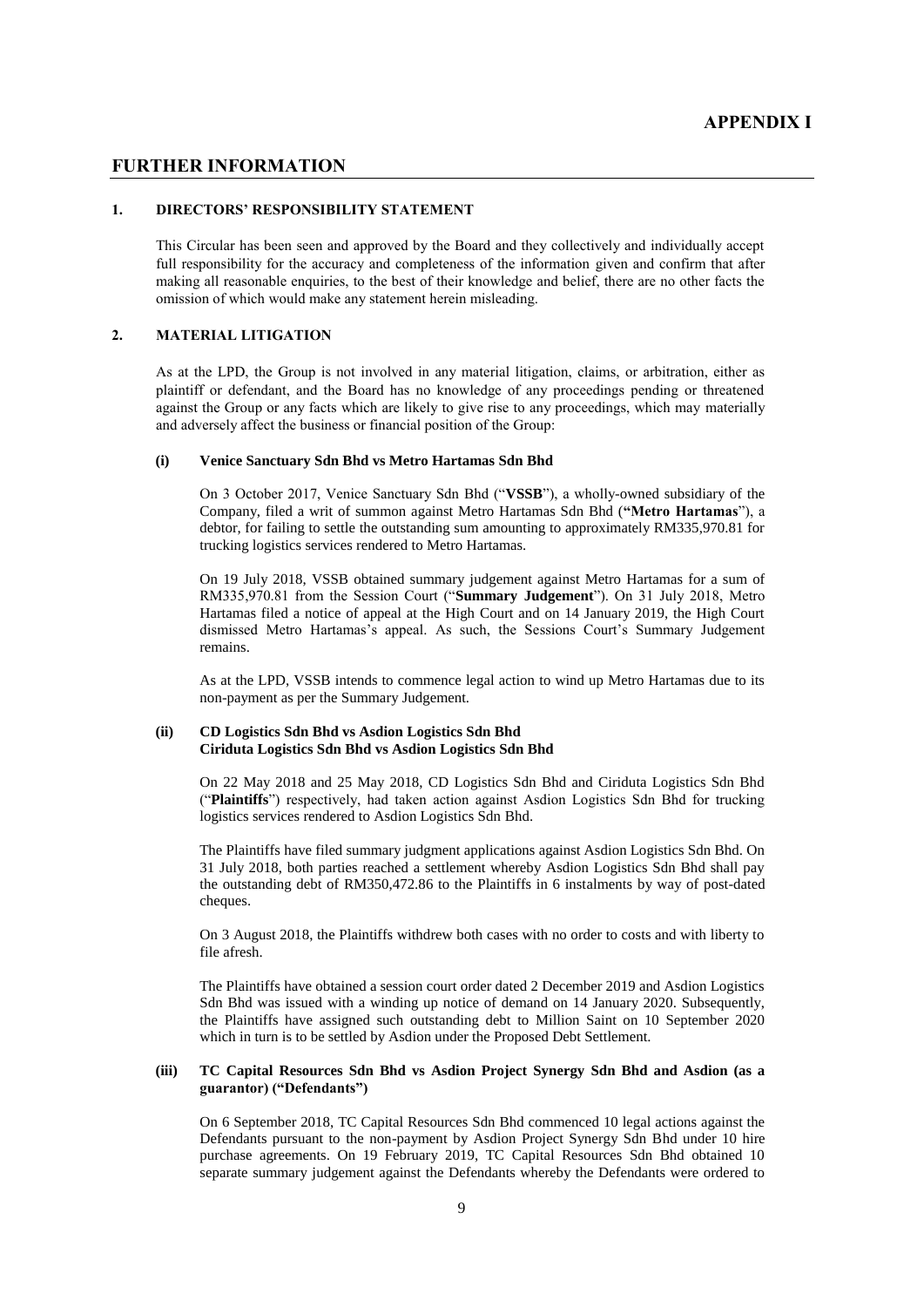pay the judgement sum in total of RM801,459.75 including the interest of 8% per annum on the judgement sum remaining outstanding as calculated from 7 June 2018 until full settlement of the judgement sum.

Based on TC Capital Resources Sdn Bhd's solicitor's letter, as at 14 May 2020, the total amount remaining unsettled by the Defendants under the respective summary judgements (inclusive of interest and costs) is RM605,076.80.

On 14 May 2020, Asdion Project Synergy Sdn Bhd and Asdion have been served with statutory notice pursuant to Sections 465(1)(e) and 466(1)(a) of the CA 2016 for the following suits:

- (a) statutory notice dated 14 May 2020 demanding payment of RM82,936.87 in respect of a judgement dated 25 February 2019 (Kuala Lumpur Magistrate Court WA-A72NCC-46232-09/2018);
- (b) statutory notice dated 14 May 2020 demanding payment of RM88,577.32 in respect of a judgement dated 20 February 2019 (Kuala Lumpur Magistrate Court WA-A72NCC-46233-09/2018); and
- (c) statutory notice dated 14 May 2020 demanding payment of RM82,817.90 in respect of a judgement dated 19 February 2019 (Kuala Lumpur Magistrate Court WA-A72NCC-46193-09/2018).

Subsequently on 10 March 2021, TC Capital Resources Sdn Bhd had again served Asdion Project Synergy Sdn Bhd and Asdion with statutory notice pursuant to Sections  $465(1)(e)$  and  $466(1)(a)$  of the CA 2016 for the following suits:

- (a) statutory notice dated 10 March 2021 demanding payment of RM88,359.90 in respect of a Judgement dated 19 February 2019 (Kuala Lumpur Magistrate Court WA-A72NCC-46186-09/2018);
- (b) statutory notice dated 10 March 2021 demanding payment of RM82,817.90 in respect of a Judgement dated 19 February 2019 (Kuala Lumpur Magistrate Court WA-A72NCC-46184-09/2018);
- (c) statutory notice dated 10 March 2021 demanding payment of RM70,213.21 in respect of a Judgement dated 19 February 2019 (Kuala Lumpur Magistrate Court WA-A72NCC-46195-09/2018); and
- (d) statutory notice dated 10 March 2021 demanding payment of RM88,359.90 in respect of a Judgement dated 19 February 2019 (Kuala Lumpur Magistrate Court WA-A72NCC-46185-09/2018).

The Company is required to make payment within 21 days from 10 March 2021 as stated in the statutory notice.

As at the LPD Asdion Project Synergy Sdn Bhd and Asdion have negotiated and make payment as required under the said statutory notice as the parties' and in the midst of settle the balance settlement with TC Capital Resources Sdn Bhd on the settlement terms.

#### **(iv) TCIM Sdn Bhd ("TCIM") vs Asdion Project Synergy Sdn Bhd and Asdion (as a guarantor) ("Defendants")**

On 11 July 2019, TCIM through the writ of summon commenced legal action against the Defendants pursuant to the non-payment by Asdion Project Synergy Sdn Bhd under 5 hire purchase agreements for acquisitions of machines ("**HP Agreements**").

TCIM is claiming RM3,066,891.83 being the amount due to TCIM under the HP Agreements including 10% interest rate on such amount from the date of judgement until full payment.

TCIM has obtained judgement on 20 January 2020 for a sum of RM752,676.47 plus interest by way of summary judgement for part of the claims (the balance of the claim was withdrawn by TCIM) ("**Decision**").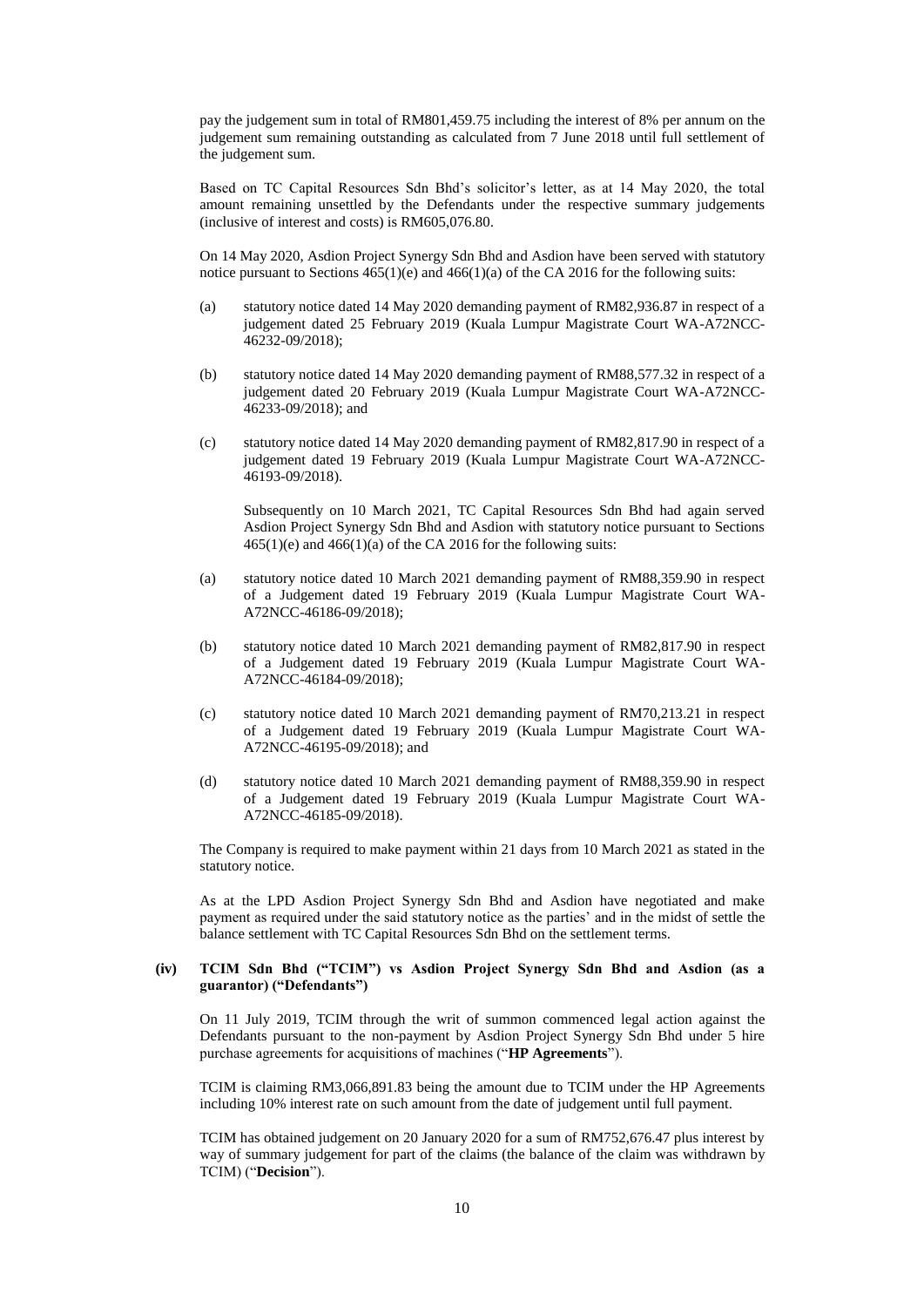Subsequently, Asdion Project Synergy Sdn Bhd and Asdion filed an appeal against the Decision and the case management is fixed on 3 February 2021 ("**Appeal**").

On 22 February 2021, Asdion ("**Respondent**") received a notice of statutory demand pursuant to Section  $465(1)(e)$  and  $466(1)$  of the CA 2016 by TCIM.

As at the LPD Asdion Project Synergy Sdn Bhd and Asdion have yet to make any payment as required under the said statutory notice as the parties are in the midst of negotiating for amicable settlement.

#### **(v) Civil proceeding to commence against Asdion under Section 23(1) of Real Property Gains Tax Act 1976**

On 21 June 2019, Asdion received a notification of civil proceedings under Section 23(1) of Real Property Gains Tax Act 1976 from the Director General of Inland Revenue whereby such notice serves as a notification that civil proceedings will be made against the Company amounting to RM141,968.37 under the Real Property Gains Tax Act 1976 ("**RPGT**") due to the Government of Malaysia for the year of assessment 2014.

The RPGT arose from the sale and purchase agreement dated 1 December 2014 in respect of the disposal of a 4-storey detached building erected on a piece of freehold land held under HS(D) 85943 PT 23983, Mukim of Sungai Buloh, District of Petaling, State of Selangor to Environmental Science (M) Sdn Bhd by Asdion for a sale consideration of RM9,200,000.

On 16 August 2019, Asdion has written and provided information to the Director General of Inland Revenue for the reassessment of RPGT and as at the LPD, the outcome of the reassessment is still pending.

#### **(vi) Kudrat Haulier Sdn Bhd vs Asdion Logistics Sdn Bhd**

Kudrat Haulier Sdn Bhd as plaintiff has filed a writ dated 19 November 2019 claiming a sum of RM319,306.88 for container transport services rendered to Asdion Logistics Sdn Bhd.

During the hearing on 2 April 2021, the plaintiff has obtained a summary judgement against Asdion Logistics Sdn Bhd whereby Asdion Logistics Sdn Bhd is required to pay the accrued sum of RM239,518.03 including interest 5% per annum on the said judgement from the date of the judgement up to the settlement date.

On 31 May 2021, Kudrat Haulier Sdn Bhd through its solicitors had served Asdion Logistics Sdn Bhd with a statutory notice pursuant to Section  $465(1)(e)$  and (h) of the CA 2016 to demand for the payment of judgement sum of RM239,518.03 including the interest of RM1,903.00 and the costs of RM3,000.00 totalling RM244,421.05 within 21 days from the date of the receipt of the demand notice, failing which Kudrat Haulier Sdn Bhd will be taking an action to wind up Asdion Logistics Sdn Bhd.

Subsequently Asdion Logistics Sdn Bhd had submitted an appeal to the High Court in respect of the summary judgement granted by the session court and the case management is fixed on 8 July 2021.

Asdion Logistics Sdn Bhd is currently seeking legal advice to resolve the matter amicably.

#### **(vii) Letter of demand from Kingdom Infra**

On 29 March 2021, Asdion had received a letter of demand from Kingdom Infra for the impending default and breach of the PDUJVA, where a contractual payment of RM133 million shall be due immediately in the event, on or before 12 April 2021, the Proposed Placement and status quo of beneficial issues (referring to beneficial shareholdings in Asdion being maintained in view of the voluntary take-over offer (if it is successful)) are not resolved.

As at the LPD, there have been no further developments in relation to the aforementioned letter of demand from Kingdom Infra.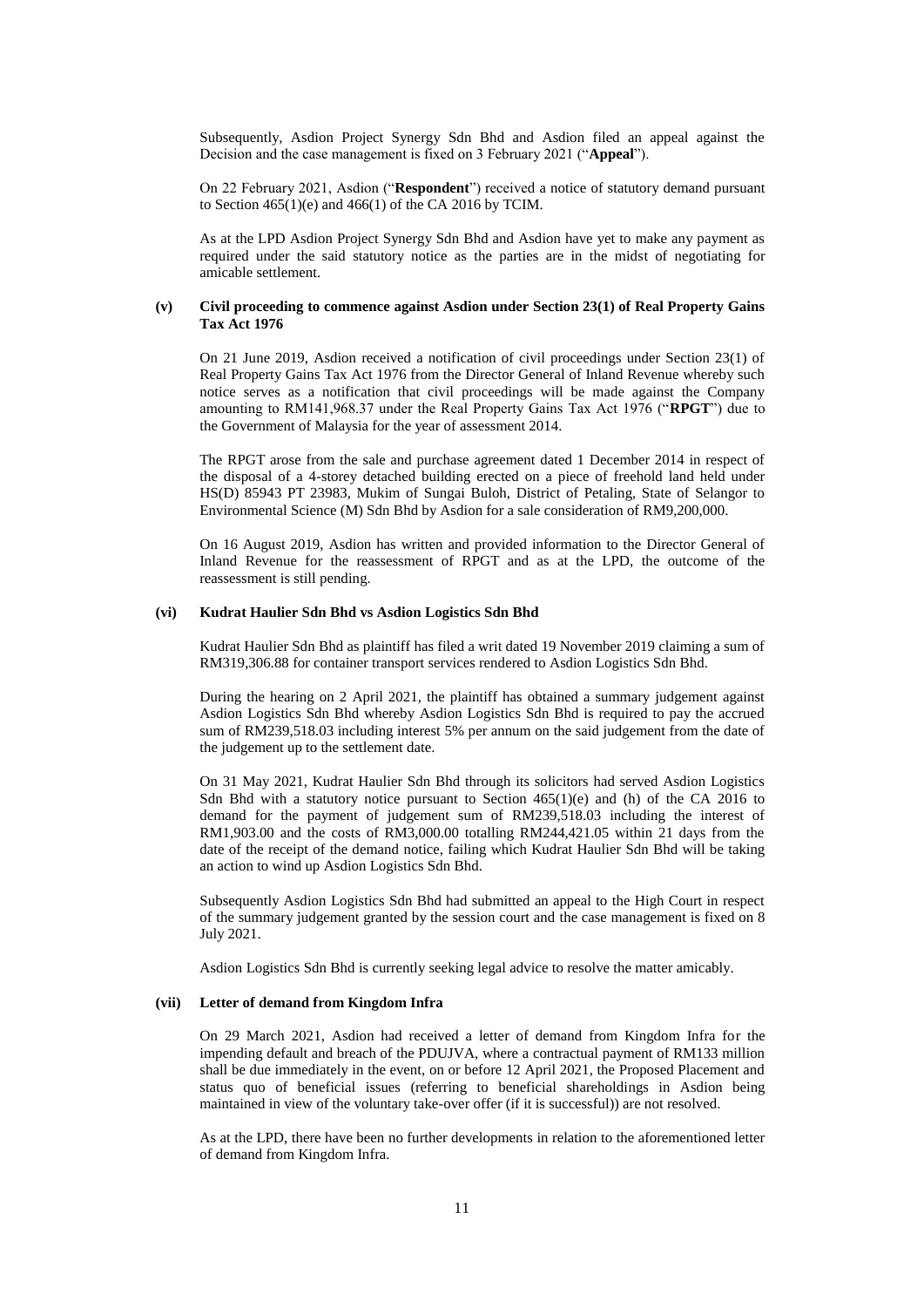#### **3. MATERIAL CONTRACTS**

Save as disclosed below, as at the LPD, there are no material litigation, claims and/or arbitration either as plaintiff or defendant, which has a material effect on the financial position of our Group and our Board is not aware of any proceedings, pending or threatened or of any facts likely to give rise to any proceedings, which might materially and adversely affect the business or financial position of our Group:

(i) On 6 May 2019, our Company had entered into the PDUJVA with Kingdom Infra (with call option agreement signed between our Company and Kingdom Saga Sdn Bhd ("**Kingdom Saga**") for our Company to acquire 100 ordinary shares amounting to 100% entire equity interests of Kingdom Infra from Kingdom Saga for a purchase consideration of RM66,500,000.00 to be satisfied at the discretion of the Company by way of cash or combination of cash, convertible irredeemable cumulative preference shares (or other forms of preference shares) or warrants) to establish an unincorporated joint venture between parties to undertake the business and/or projects related to supply base operations and development based on a sharing ratio of 70:30 (Asdion: 70% and Kingdom Infra: 30%) on the total net profit earned or loss incurred by the joint venture.

The call option agreement is for a period of 4 years expiring on 6 May 2023. Upon exercising the option, Kingdom Saga being the grantor shall provide the Company being the option holder with a profit guarantee in form and substance acceptable to the Company guaranteeing that the cumulative audited PAT of Kingdom Infra for the financial year (which if necessary may be determined by way of special audit), shall not be less than RM10,000,000 within the financial year.

- (ii) On 30 September 2019, Asdion Digital had entered into a share sale agreement with Cal-Test and Maxillion, whereby Asdion Digital agreed to dispose of its 26% equity interest in Maxillion to Cal-Test for a sale consideration of RM2,300,000 which is to be settled by way of issuance of 23,000 RCPS of RM100 each. The transaction was completed on 30 October 2019;
- (iii) On 10 December 2020, the Company and Kingdom Infra had entered into a project management contractor agreement ("**PMC Agreement**") with Transeaways to appoint Transeaways as the project manager for managing the project development in Tumpat, Kelantan under the PDUJVA for a period of 5 years commencing from 60 days from the date of receipt of building plans as submitted by the architect and approved by the relevant local authority for the project development by TSBSB. The PMC Agreement shall automatically be extended for a successive 5-year term unless either party expresses a written desire not to extend at least 6 months prior to the termination date. In respect of the fee payable to Transeaways as the appointed project manager, the fee payable by the Company and Kingdom Infra shall be determined at the later stage of development;
- (iv) On 15 December 2020, the Company, Kingdom Infra and Delta Million Dynamic Sdn Bhd ("**DMDSB**") had entered into an agreement ("**Contractor Agreement**"), whereby the Company and Kingdom Infra (collectively, as developer) have agree to appoint DMDSB as contractor to carry out the construction of the reinforced concrete jetty and land reclamation at the location of the Tumpat Support Base located at Lot PT 163, Mukim Tabar, Daerah Pangkalan Kubor, Jajahan Tumpat Kelantan, with a contract sum of RM8,250,000.00. Such construction work shall commence within 14 days from the date of the Contractor Agreement and to be completed within 3 months from the date of commencement of construction works. As at the LPD, the construction work undertaken by DMDSB has commenced and construction is on-going;
- (v) On 21 December 2020, the Company had entered into an agreement with Kingdom Infra and Transeaways (as project management company) and PMM Ventures Sdn Bhd ("**PMMVSB**") whereby the Company and Kingdom Infra (collectively, as developer) agree to appoint PMMVSB as the contractor to carry out a construction work under "Project Pembangunan Tumpat Base - Construction of Stockpile Area, Jetty, Drainage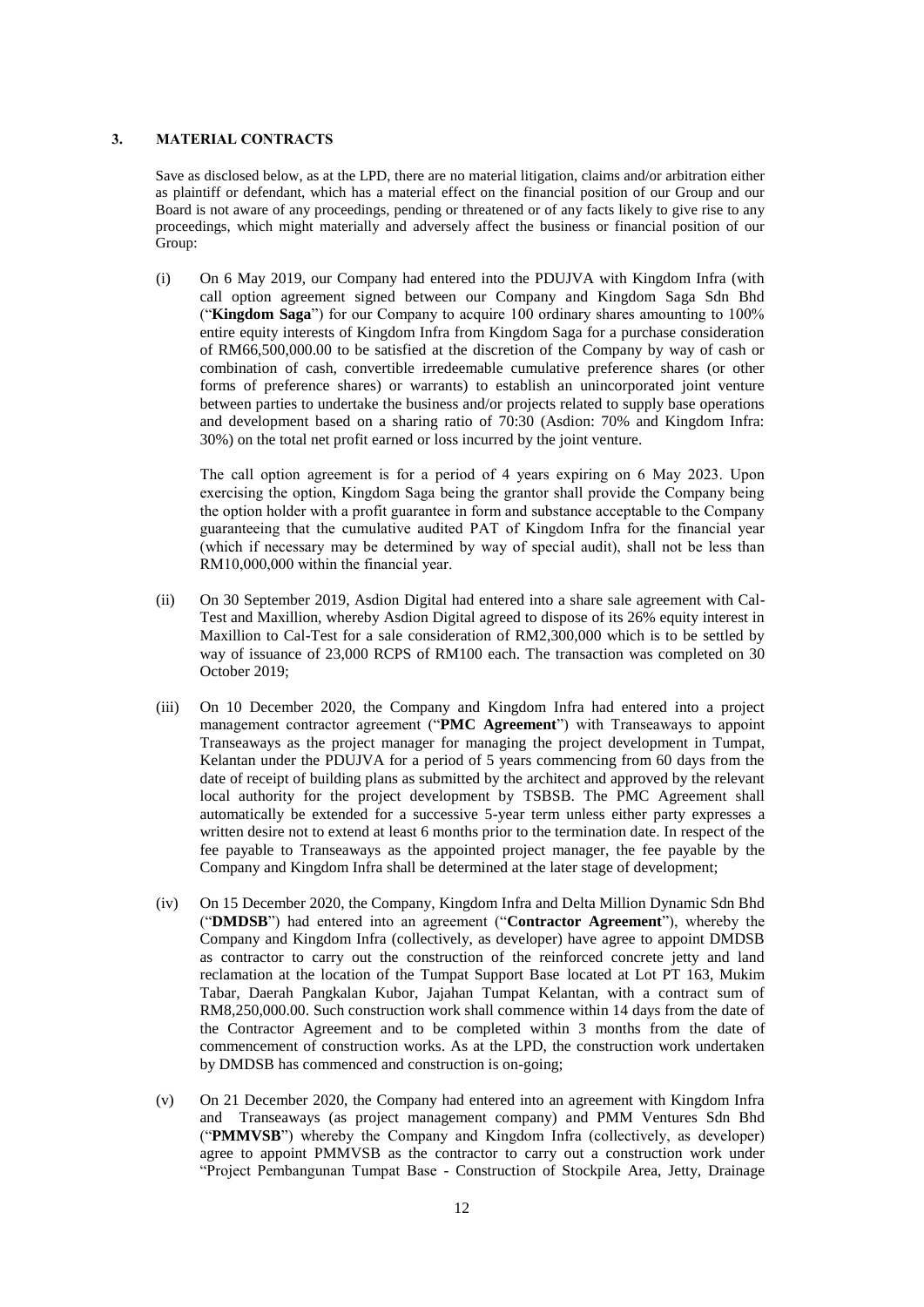System & Fencing" located at Lot PT 163, Mukim Tabar, Daerah Pangkalan Kubor, Jajahan Tumpat Kelantan at for the contract sum of RM12,410,300.00 for a period of 9 months from the date of commencement of construction works by PMMVSB. The construction works to be performed under the contract shall commence within 14 days from the date of the agreement. As at the LPD, the construction work undertaken by PMMVSB has commenced and construction is on-going;

- (vi) On 21 December 2020, the Company had entered into an agreement with Kingdom Infra and Transeaways (as project management company) and Bukit Timur Construction & Trading ("**BTCT**") whereby Asdion and Kingdom Infra (collectively, as developer) agree to appoint BTCT as the contractor to carry out a construction of new road to Tumpat Support Base at Pantai Genting Tumpat, Kelantan for the contract sum of RM8,912,680.00 for a period of 6 months from the date of commencement of construction works by BTCT. The construction works to be performed under the contract shall commence within 14 days from the date of the agreement. As at the LPD, the construction work undertaken by BTCT has commenced and construction is on-going;
- (vii) On 8 February 2021, Asdion Material Supply Marketing Sdn Bhd ("**AMSM**"), a wholly owned subsidiary of Asdion, had entered into a Memorandum of Understanding ("**MOU**") with PMM Energy Sdn Bhd ("**PMME**") whereby AMSB desires to be appointed as a distributor and agent for promoting thermact and thermol range of products through its sub-distributor, Renox Stainless Steel Co Ltd, in Thailand, Vietnam and Cambodia. The MOU shall be effective on the date of signing of MOU and shall expire within 12 months until a definitive agreement is executed between PMME and AMSM; and
- (viii) On 30 December 2021, the Company had entered into an agreement with Kingdom Infra to appoint Delta Million Dynamic Sdn Bhd ("Delta") as a Contractor to carry out the construction work for the *"Projek Pembangunan Tumpat Support Base yang Mengandungi Bengkel Membaikpulih Kapal ("MRO"), Kawasan Simpanan Kontena, Gudang Simpanan Barang dan Kemudahan Berkaitan Di Atas Tanah Seluas 30.00 Ekar, Lot PT 163, Mukim Tabar, Daerah Pengkalan Kubor, Jejahan Tumpat, Kelantan Darul Naim"* ("The Project") and Venice Sanctuary Sdn Bhd ("VSSB"), a subsidiary of Asdion to represent the Developer. As at the LPD, the construction work undertaken by BTCT has commenced and construction is on-going. As at the LPD, the construction work undertaken by Delta has commenced and construction is on-going.

### **4. DOCUMENTS FOR INSPECTION**

The following documents are available for inspection during normal business hours (except public holidays) at the Registered Office of the Company located at Level 2, Tower 1, Avenue 5, Bangsar South City, 59200 Kuala Lumpur from the date of this Circular up to and including the date of the forthcoming AGM:-

- (a) the Constitution of the Company;
- (b) the Audited Financial Statements of Asdion for the financial years ended 30 September 2020 and 30 September 2021; and
- (c) quarterly report on consolidated results for the financial period ended 30 September 2021.